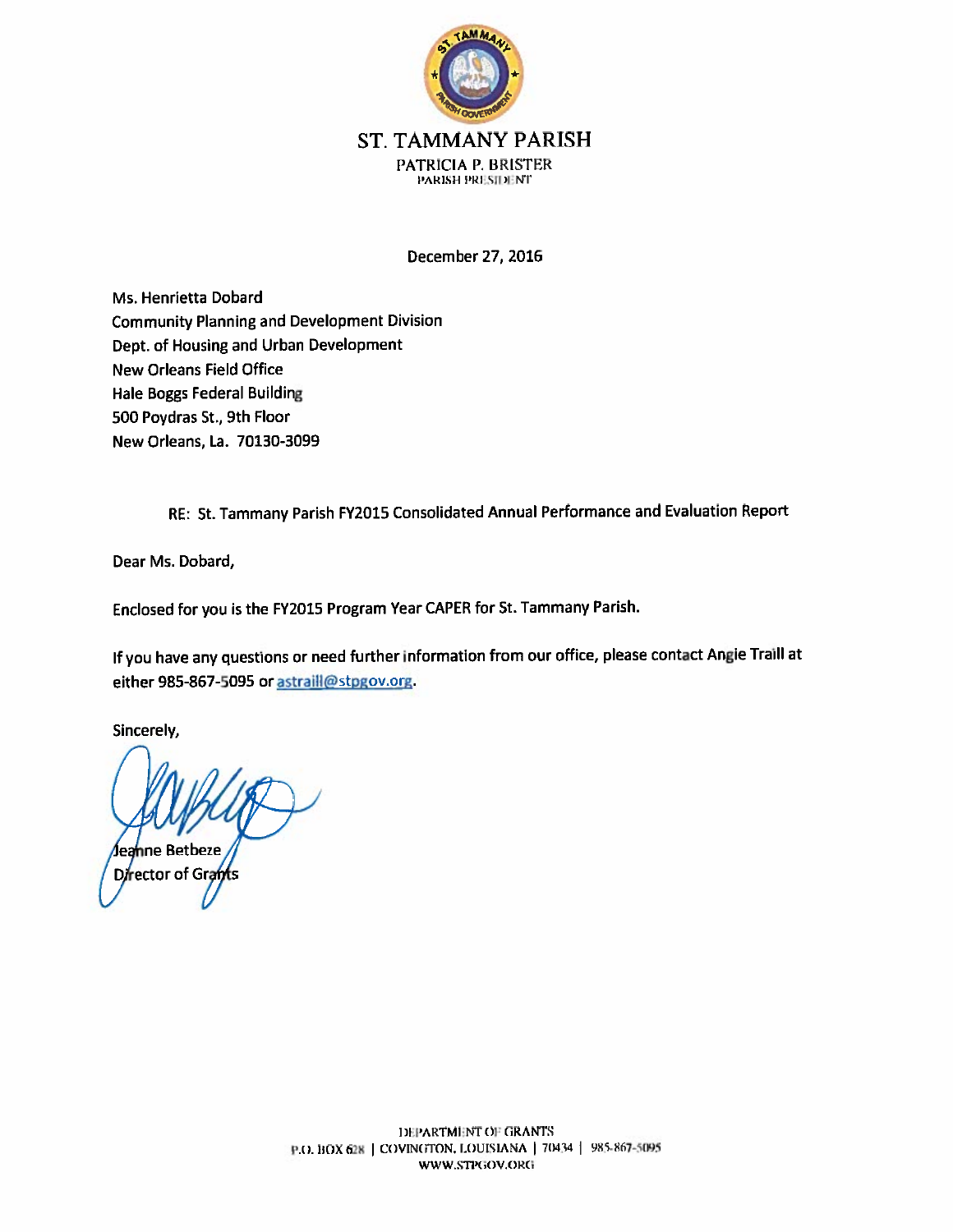

PAT BRISTER PARISH PRESIDENT

# 2015 - 2016 Consolidated Annual Performance and Evaluation Report

Public Hearing December 14, 2016

**Community Development Block Grant** 

St. Tammany Parish Government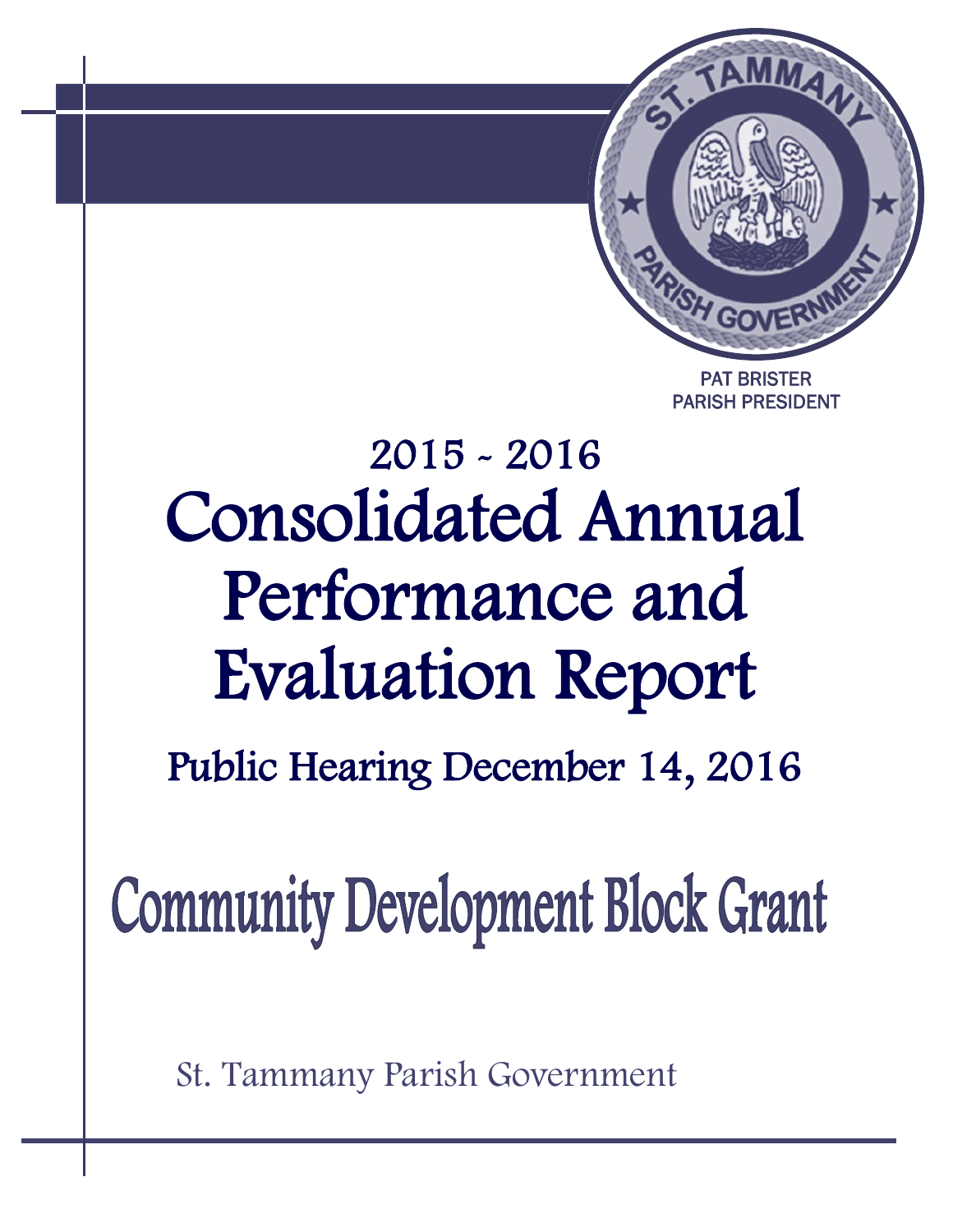#### *5 ‐ Goals and Outcomes*

#### *Progress the jurisdiction has made in carrying out its strategic plan and its action plan. 91.520(a)*

This could be an overview that includes major initiatives and highlights that were proposed and executed throughout the program year.

#### *Comparison of the proposed versus actual outcomes for each outcome measure submitted with the consolidated plan and explain, if applicable, why progress was not made toward meeting goals and objectives. 91.520(g)*

Categories, priority levels, funding sources and amounts, outcomes/objectives, goal outcome indicators, units of measure, targets, actual outcomes/outputs, and percentage completed for each of the grantee's program year goals.

| Goal                                          | Category                                | Amount<br>Source/             | Indicator<br>measure<br>Unit of                    |                        | Expected | Actual | Complete<br>Percent |
|-----------------------------------------------|-----------------------------------------|-------------------------------|----------------------------------------------------|------------------------|----------|--------|---------------------|
| Residential<br><b>Rehabilitation</b>          | Affordable<br><b>Housing</b>            | CDBG: \$332,000<br>(5232,000) | Homeowner<br>Rehabilitation                        | Sewer Units            | 20       | 183    | 100%                |
| Residential<br>Rehabilitation                 | Affordable<br>Housing                   | CDBG: \$150,000<br>460-07     | Homeowner<br>Rehabilitation                        | <b>Housing Units</b>   | 10       | 9      | 90%                 |
| Residential<br>Rehabilitation                 | Affordable<br><b>Housing</b>            | CDBG: \$114,000<br>460-08     | Rehabilitation<br>Administration                   | <b>Housing Units</b>   | 20       | 32     | 100%                |
| Transit<br><b>Vouchers</b>                    | Non Housing<br>Community<br>Development | CDBG: \$30,000                | <b>Public Service</b><br>Activities not<br>Housing | Persons Assisted       | 200      | 73     | 100%                |
| <b>Homeless</b><br>Prevention<br>for Families | <b>Homeless</b><br>Prevention           | CDBG: \$75,000                | <b>Homeless</b><br>Prevention                      | Persons Assisted       | 15       | 22     | 100%                |
| Affordable<br>Housing                         | Housing<br><b>Services</b>              | CDBG: \$33,000                | Housing<br>Counseling                              | Households<br>Assisted | 20       | 45     | 100%                |
| Infrastructure                                | Infrastructure<br>improvements          | CDBG: \$193,764               | Infrastructure<br>NAMI & Ben<br>Thomas             | Project design         |          |        |                     |

Table 1‐Accomplishments Program Year & Strategic Plan PY 2015‐2016

#### *Assess how the jurisdiction's use of funds, particularly CDBG, addresses the priorities and specific objectives identified in the plan, giving special attention to the highest priority activities identified.*

For 2015-2016, CDBG funds were distributed to various agencies to ameliorate the issues of homeless, the lack of affordable housing and the elimination of poverty. Public Service activities offering direct services to the LMI population proved to be very successful such as the Housing and Homeless Assistance Program, New Day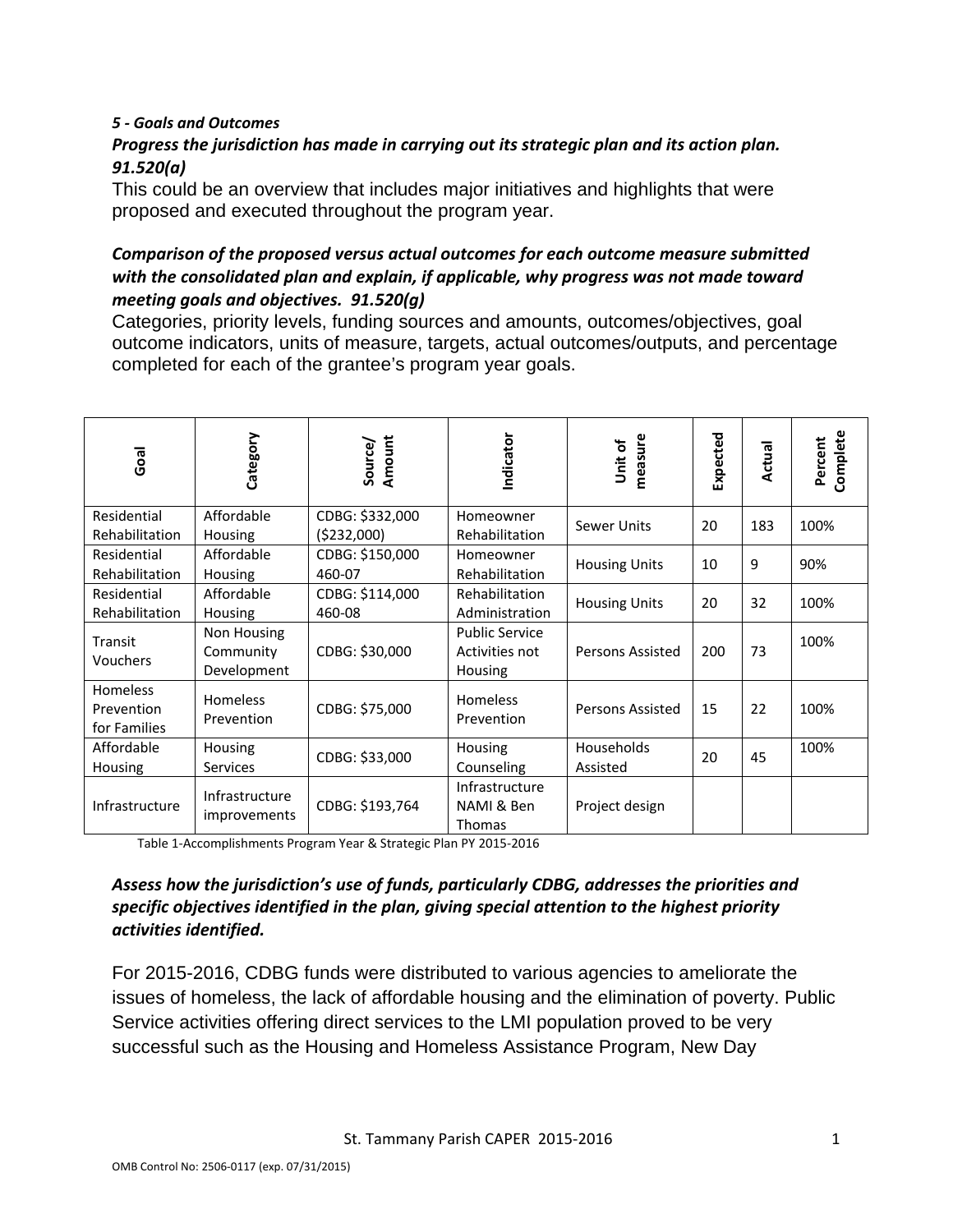Homeowner Services, and St. Tammany Transit (formerly Go Stat).

Successful collaborations with external programs provide opportunities for leveraging other community resources. LMI homeowners received minor home repairs by leveraging CDBG investments through partnerships with the Department of Energy Weatherization program and the non-profit group, World Changers. Tangible results in the areas of neighborhood stabilization and economic development are fundamental for a community's growth potential and create the foundation for sustainable resiliency to weather the fluctuations in population, economic downturns, and changes in public policy.

Long range planning efforts led to the formulation of a strategy to mitigate water quality issues. CDBG investments were ear-marked to support four new water and sewer infrastructure projects. A targeted short term strategy, the Sewer Repair/Replacement Program, identified LMI households possessing non-compliant wastewater discharge systems. These repairs positively impacted the quality of the discharge water, contribute to a cleaner environment, and improve the quality of life and public health.

The CDBG program can report the number of successful activities which provide services to repeat clients demonstrating the need for such services in the community. Overall 333 Parish residents received 2,981 unique services through CDBG funded programs.

In 2015, CDBG funds were reallocated to the NAMI demolition and rehabilitation projects via a substantial amendment published on January 21, 2016. In the first phase, three Hurricane Katrina damaged structures were demolished. Phase 2 the design work and asbestos abatement is currently preceding, and is expected to be completed shortly. The final phase, expected to be completed in summer 2017, comprises the rehabilitation of one group home structure to be used as a day center for mentally and behaviorally impaired clients. It is anticipated that the facility will be operational by Fall 2017. These CDBG investments will result in decent and safe living conditions for the chronically disabled persons residing on the parish's Safe Haven Campus.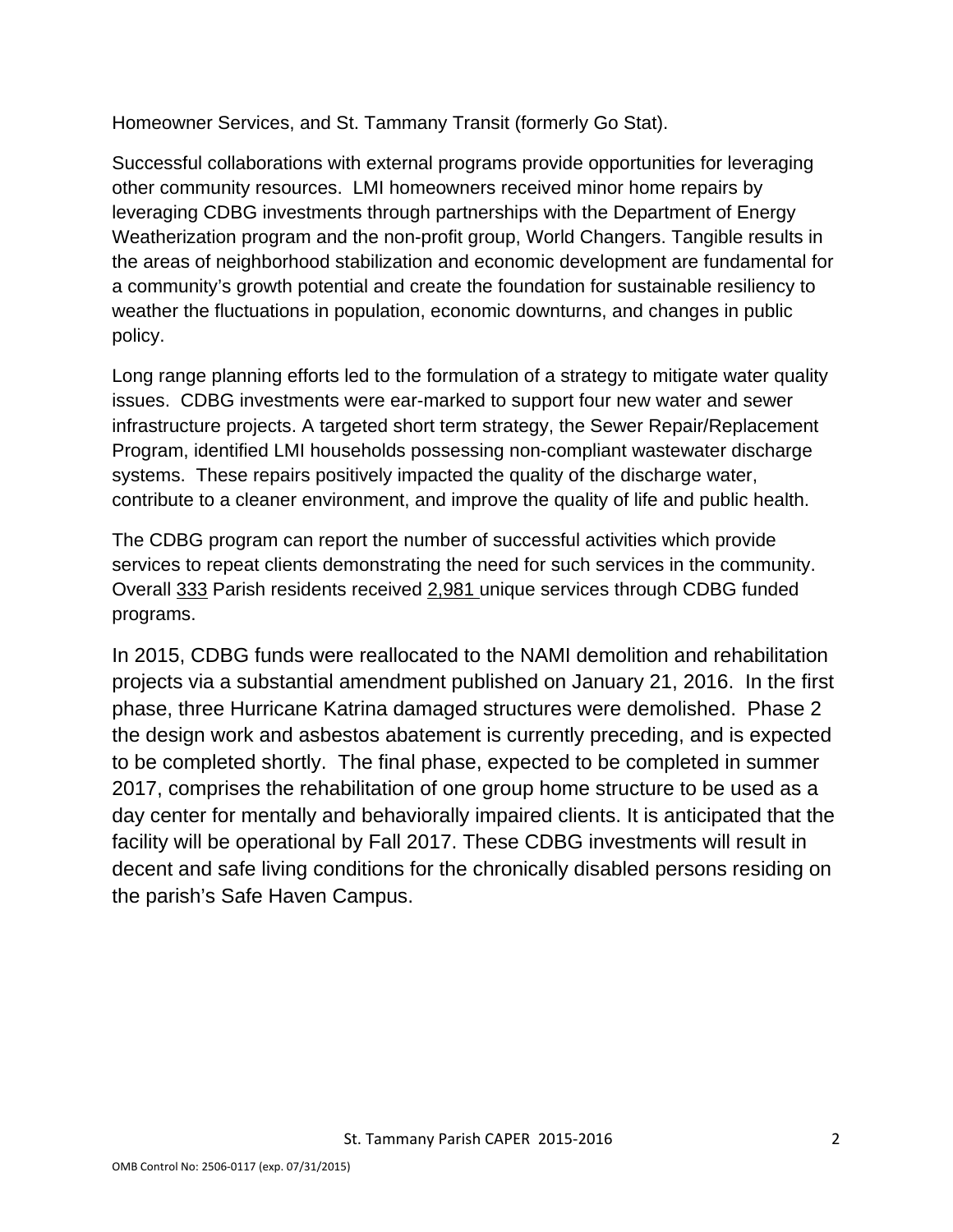# **CR‐10 ‐ Racial and Ethnic composition of families assisted**

# *Describe the families assisted (including the racial and ethnic status of families assisted). 91.520(a)*

| <b>RACE &amp; Ethnicity</b>   | <b>CDBG</b> | <b>HOME</b> | <b>HOPWA</b> |  |
|-------------------------------|-------------|-------------|--------------|--|
| <b>African American/Black</b> | N/A<br>151  |             | N/A          |  |
| Asian                         | 2           | N/A         | N/A          |  |
| <b>Native America</b>         |             | N/A         | N/A          |  |
| White                         | 171         | N/A         | N/A          |  |
| <b>Other</b>                  | 8           | N/A         | N/A          |  |
| <b>TOTAL</b>                  | 333         | N/A         | N/A          |  |

St. Tammany Parish does not receive HOME or HOPWA funds.

| <b>Hispanic</b>     |     | N/A | N/A |
|---------------------|-----|-----|-----|
| <b>Non-Hispanic</b> | 330 | N/A | N/A |
| <b>TOTAL</b>        | 332 | N/A | N/A |

**Table 2 Table of assistance to racial and ethnic populations by source of funds PY 2015‐2016**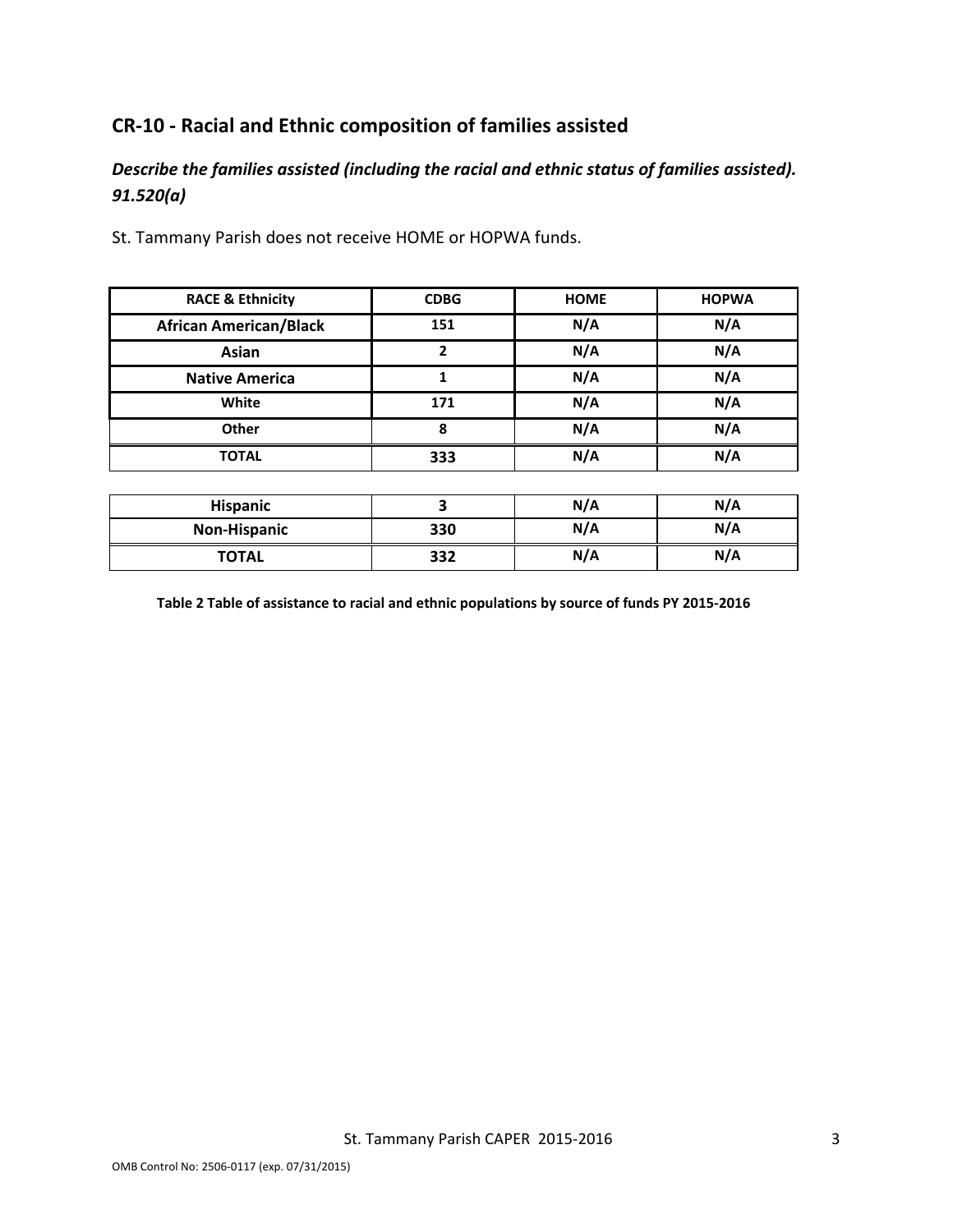# *CR‐15 ‐ Resources and Investments 91.520(a)*

| <b>Source</b><br>οf<br><b>Funds</b> | <b>Source</b>                             | <b>Expected</b><br><b>Amount</b><br>Available | Actual<br><b>Amount Expended</b><br>Program Year 2015- |  |
|-------------------------------------|-------------------------------------------|-----------------------------------------------|--------------------------------------------------------|--|
|                                     |                                           | 2016-2017                                     | 2016                                                   |  |
| <b>CDBG</b>                         | <b>HUD Entitlement</b>                    | \$899,361                                     | \$848,780.95                                           |  |
| Other                               | <b>Community Services Block Grant</b>     | \$429,884                                     | \$429,884                                              |  |
| Other                               | <b>Federal Transit Administration</b>     | \$2,444,494                                   | \$2,331,374                                            |  |
| Other                               | <b>HUD DRU</b>                            | \$3,738,827                                   | \$1,648,802                                            |  |
|                                     | Louisiana Office of Community Development |                                               |                                                        |  |
| Other                               | (Program Income)                          | \$1,015,960                                   | \$105,005                                              |  |
| Other                               | Low-Income Home Energy Assistance Program | \$875,630.73                                  | \$875,630.73                                           |  |
| Other                               | State of Louisiana ESG                    | \$80,710                                      | \$80,710                                               |  |
| Other                               | <b>Weatherization Assistance Program</b>  | \$249,236.91                                  | \$214,357.65                                           |  |

*Identify the resources made available* 

**Table 1 – Resources Made Available**

#### **Narrative**

The Parish's Community Action Agency administers the CSBG, LIHEAP, ESG and Weatherization programs. The St. Tammany Transit LMI voucher program is administered jointly by the Health and Human Services (DHHS) and Grants Departments. The Department of Grants also administered numerous CDBG-DR projects that were funded through the HUD-DR office and the Louisiana Office of Community Development Disaster Recovery Unit. These projects included the construction of an Emergency Communications Tower, a public fishing pier, drainage improvements, numerous sewer system improvement projects, and an affordable housing assistance program.

#### *Identify the geographic distribution and location of investments*

| <b>Target Area</b> | <b>Planned Percentage of</b><br><b>Allocation</b> | <b>Actual Percentage of</b><br><b>Allocation</b> | <b>Narrative Description</b> |
|--------------------|---------------------------------------------------|--------------------------------------------------|------------------------------|
| Parish-wide        | 100%                                              | 100%                                             |                              |

**Table 2 – Identify the geographic distribution and location of investments**

For program year 2015-2016, St. Tammany Parish distributed its CDBG Entitlement funds to organizations and residents living in all sections of the parish. Three public service programs were administered:

1. Housing & Homeless Assistance Program (HHAP) provided emergency rental assistance and utility for homeless prevention services to all parish residents.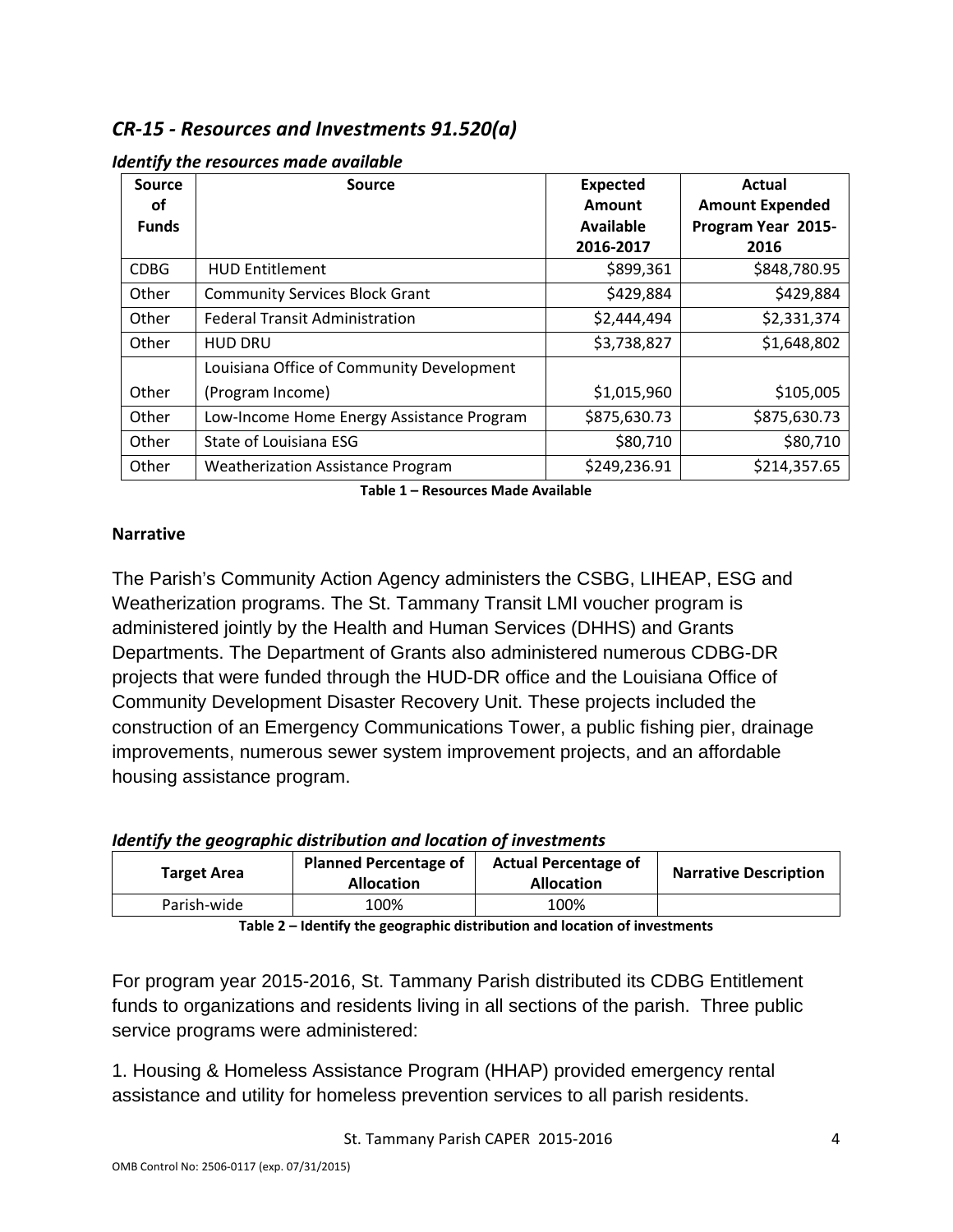2. St. Tammany Transit distributed free vouchers for transportation services.

3. New Day Homeowner Services offered financial fitness, homebuyer training, and individual homebuyer assistance to support affordable housing opportunities.

The Residential Rehabilitation Program comprises three activities. The Sewer Repair and Replacement activity for non-compliant septic systems throughout the parish. The World Changers activity identified scattered sites in the areas of Covington, Folsom, Lacombe, Abita Springs and parts of unincorporated St. Tammany. The Home Rehabilitation Administration Program coordinated the home repairs and weatherization improvements to residents of the parish.

Building upon the recommendations of the 2014 Watershed study, CDBG investments were directed to environmental, engineering and design, and master planning services for water and sewer infrastructure projects. Two North Slidell area waterlines are scheduled for completion in Summer 2017. A master planning consultant was hired for the Ben Thomas neighborhood near Slidell, on the east-side of the parish needing infrastructure improvements. Design work for a community sewer project is pending final plan review. External funding sources are being sought to fund the construction phases of these projects.

A new collaborative effort between the Departments of Environmental Services and DHHS was established to leverage CDBG & EPA funds for neighborhoods identified as major hot spots for non-source pollution. CDBG funds were allocated to repair and/or replace non-compliant septic systems with individual mechanical treatment systems in neighborhoods throughout the Parish.

In response to the behavioral health crisis, St. Tammany Parish seized the opportunity to revive the Southeast Louisiana Hospital site and create a new "Safe Haven" behavioral health campus. In collaboration with NAMI, four Hurricane Katrina damaged buildings were demolished. The rehabilitation of a day center to be utilized by persons with chronic mental illness is in design.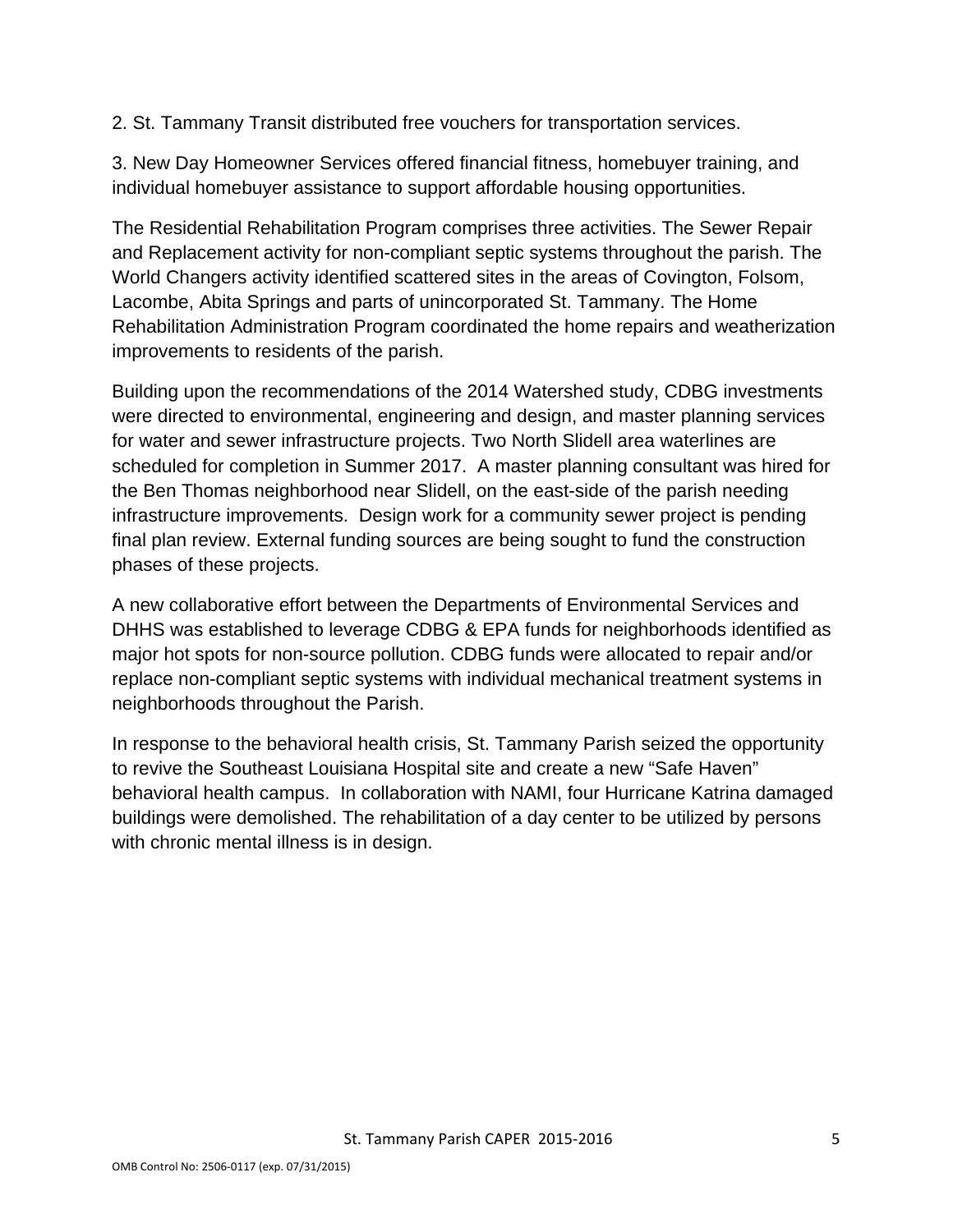#### **Leveraging**

**Explain how federal funds leveraged additional resources (private, state and local funds), including a description of how matching requirements were satisfied, as well as how any publicly owned land or property located within the jurisdiction that were used to address the needs identified in the plan.**

As part of a multi-year Federal Transportation Agency grant, \$8,000,000.00 has been allocated to fund a local transit system. Each year CDBG funds are leveraged to provide services for low to moderate income clients through the St. Tammany Transit voucher program. Free transportation vouchers are distributed to local non-profit and government agencies who distribute the vouchers to their low- to moderate-income clients. For PY 2015-2016, monthly transit vouchers were distributed for 1128 daily and 141 unlimited monthly vouchers.

DHHS leverages their resources with other programs administered by the department. The St. Tammany Parish Public Health Millage funds are used to supplement the operating budgets for non-profit organizations including Covington Food Bank, and Good Sams emergency support for seniors. This millage is also used to fund needed health care facilities and programs which were eliminated when the State closed public health units. The Community Action Agency (CAA) leverages multiple sources of funds for its Emergency Support Grant (ESG), Supportive Housing Program (SHP), Low Income Home Energy Assistance Program (LIHEAP), and Community Service Block Grant (CSBG).

DHHS also leveraged its CDBG funds with St. Tammany Parish Departments of Environmental Services (DES) and Development-Engineering (DoD-E) in an effort to optimize assistance to LMI populations targeting their respective grant projects. DHHS is providing CDBG funds to repair and replace homeowner sewer treatment units for qualified LMI residents. DES is conducting individual homeowner sewer treatment unit Inspections and Education. DoD-E is coordinating sampling to demonstrate water quality improvement from the Inspection and Repair and Replace Programs. DES anticipates receiving approximately \$742,500.00 over three years for Pollution Source Tracking in three watersheds locations.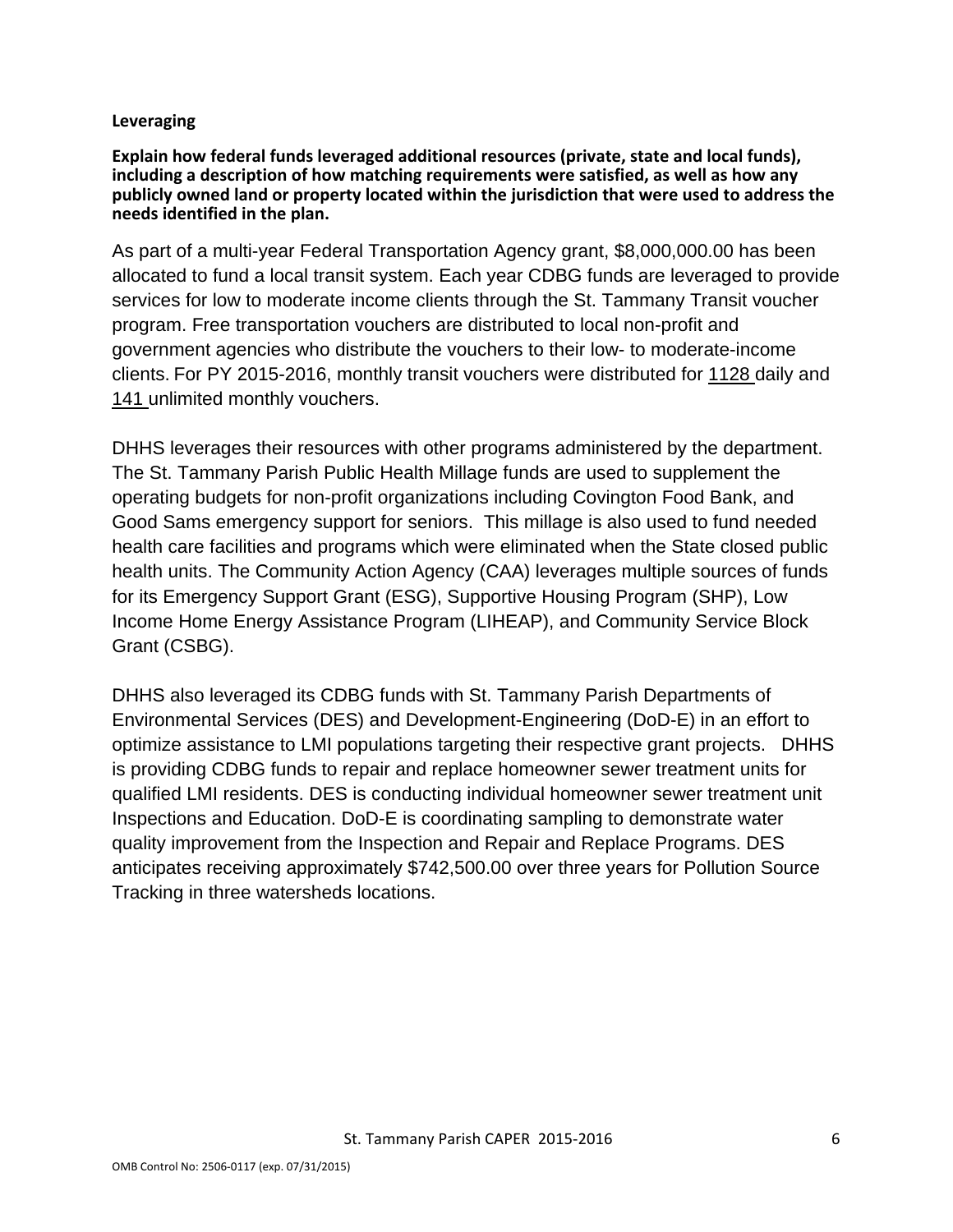| <b>Match Contribution for the Federal Fiscal Year</b> |                         |                                  |                                            |                                    |                                          |                                                                                          |                                 |                    |
|-------------------------------------------------------|-------------------------|----------------------------------|--------------------------------------------|------------------------------------|------------------------------------------|------------------------------------------------------------------------------------------|---------------------------------|--------------------|
| <b>Project No. or</b><br>Other ID                     | Date of<br>Contribution | Cash<br>(non-Federal<br>sources) | Foregone<br>Taxes, Fees,<br><b>Charges</b> | Appraised<br>Land/Real<br>Property | <b>Required</b><br><b>Infrastructure</b> | <b>Site</b><br>Preparation,<br><b>Construction</b><br>Materials,<br><b>Donated labor</b> | <b>Bond</b><br><b>Financing</b> | <b>Total Match</b> |
|                                                       |                         |                                  |                                            |                                    |                                          |                                                                                          |                                 |                    |

**Table 3 – Match Contribution for the Federal Fiscal Year**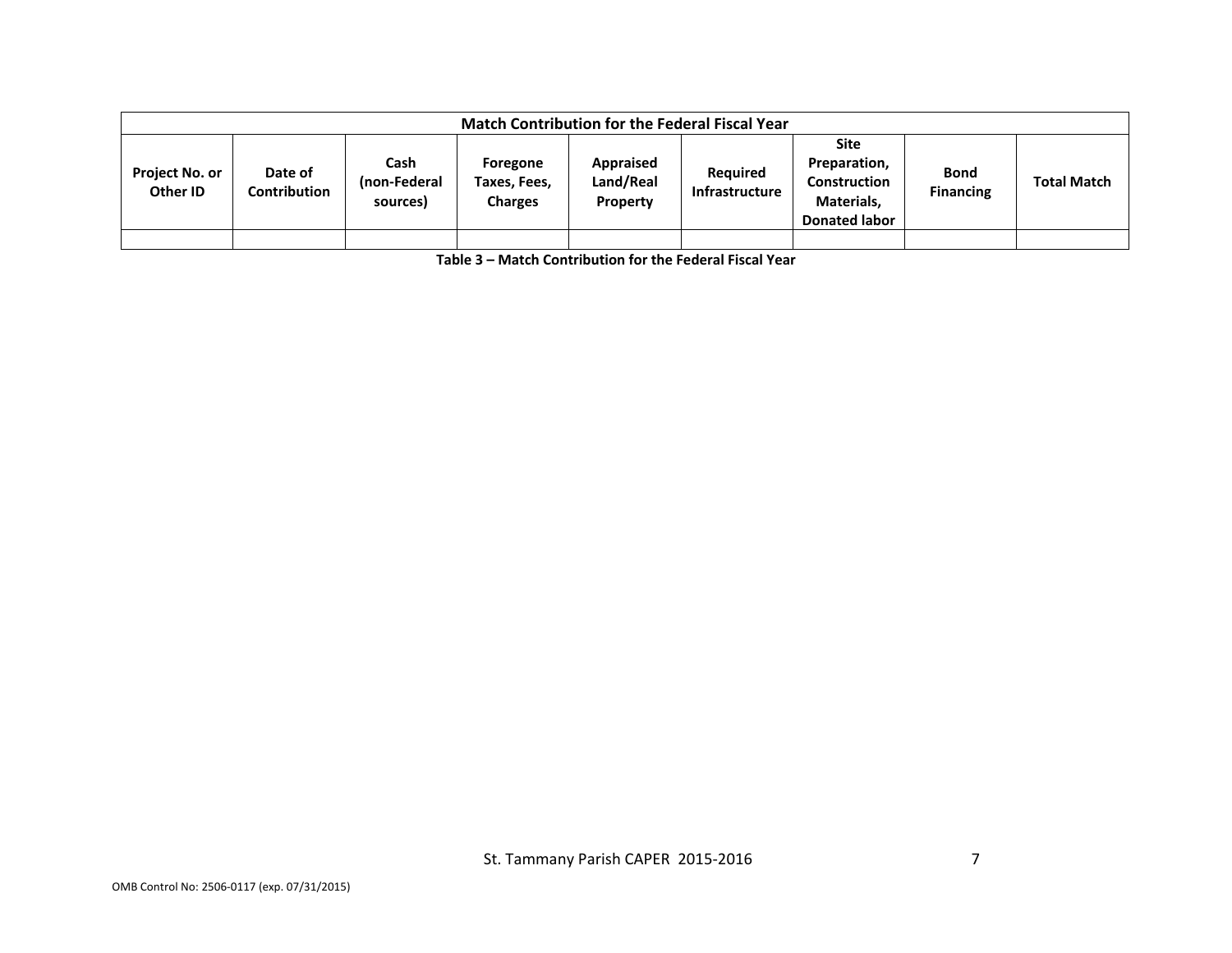# *CR‐20 ‐ Affordable Housing 91.520(b)*

*Evaluation of the jurisdiction's progress in providing affordable housing, including the number and types of families served, the number of extremely low‐income, low‐income, moderate‐ income, and middle‐income persons served.*

#### *Discuss the difference between goals and outcomes and problems encountered in meeting these goals.*

DHHS and CAA homeless prevention programs have seen a rise in rental rates, which puts further financial strain on families. Since area incomes are not keeping pace with the cost of living, families are consolidating households, resulting in multiple family members living in crowded conditions. DHHS collaborates with a number of non-profit organizations to deliver housing solutions.

The Housing and Homeless Program (HHAP) offered three months of housing and utility assistance for homeless families. This program successfully stabilized 22 families and exceeded its goal of 15, while enabling adults to find suitable work. St. Tammany Parish CDBG residential rehabilitation programs addressed the sustainability, affordability, and substandard housing issues that impact parish LMI homeowners. Its CAA provided emergency funds to help families with rental, mortgage and/or utility assistance payment to prevent homelessness. These programs also help to alleviate poverty by enabling families to achieve sustainability, self-sufficiency, and in some cases, stability of home ownership.

#### *Discuss how these outcomes will impact future annual action plans.*

CDBG funds will be targeted to fill the financial gaps for local services providers enabling them to continuously deliver services to their LMI clients. The Community Land Trust program, previously funded by CDBG-E and currently funded through CDBG –DR, enables low to moderate income households to purchase a home and reduce their mortgage payments.

#### *Include the number of extremely low‐income, low‐income, and moderate‐income persons served by each activity where information on income by family size is required to determine the eligibility of the activity.*

| <b>Number of Persons Served</b> | <b>CDBG Actual</b> |
|---------------------------------|--------------------|
| <b>Extremely Low-income</b>     | 170                |
| Low-income                      | 74                 |
| Moderate-income                 | χq                 |
| Total                           | २२२                |

**Table 4 – Number of Persons Served**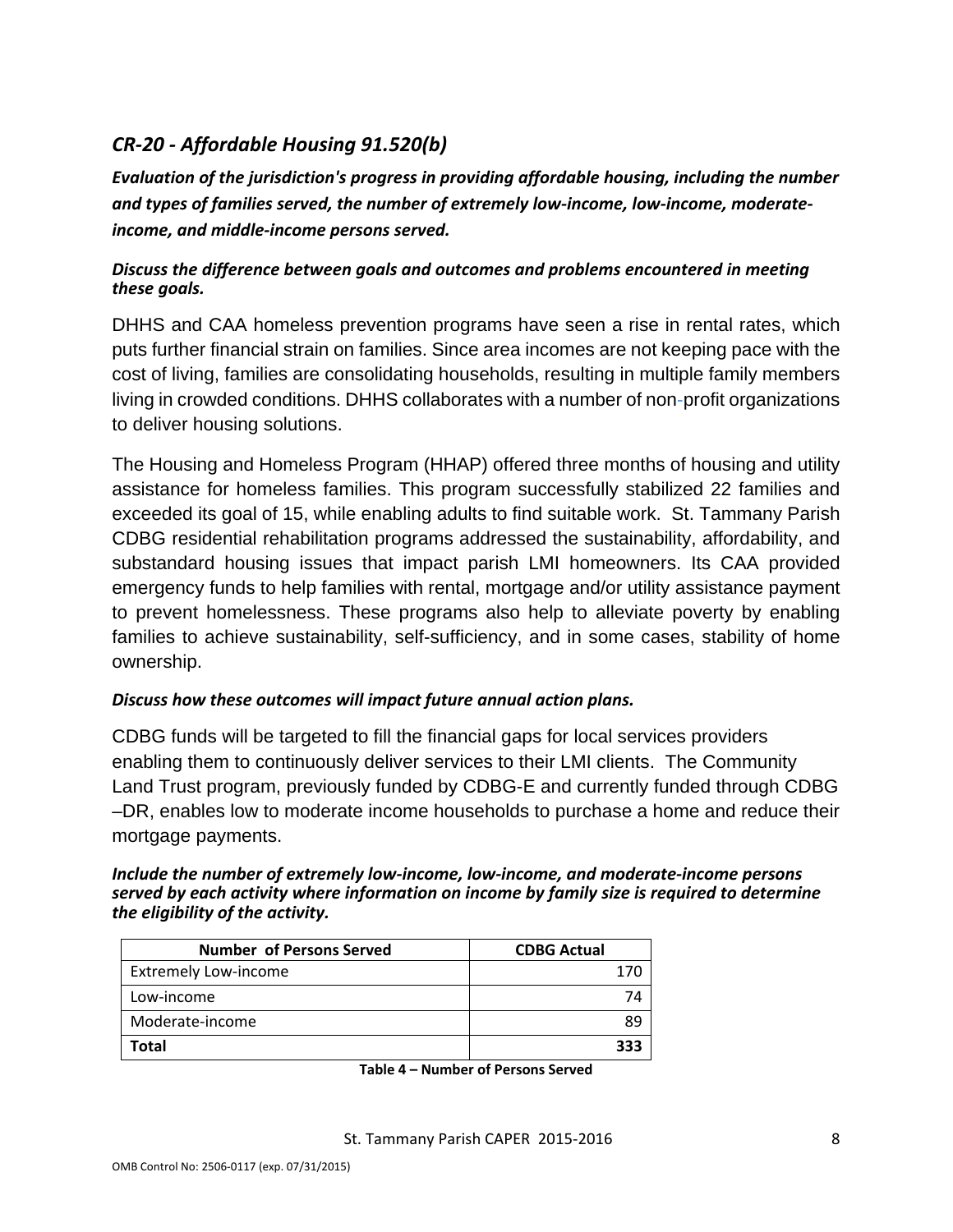St. Tammany Parish CDBG Entitlement Program is reporting 333 unduplicated beneficiaries, of whom are 100% low to moderate income. All programs are designed to benefit low to moderate income families. According to the Community Data Center study, St. Tammany rents are the highest in the metropolitan New Orleans region. Twenty percent of St. Tammany renters experience a severe cost burden of 50% of their income on rents and the median gross rent is \$1,005.00 per month. Contrary to the need for affordable units, the newly constructed units target higher income families. Since 2005, over 1,300 new luxury-style apartments were built in the parish.

For this reason, our programs are designed specifically to aid these families chronically living with poverty and struggle to find affordable housing. While home ownership in St. Tammany Parish exceeds the national average of 78% vs 63%, homeowners do experience a severe cost burden of 9%, consistent with the national average of 10%.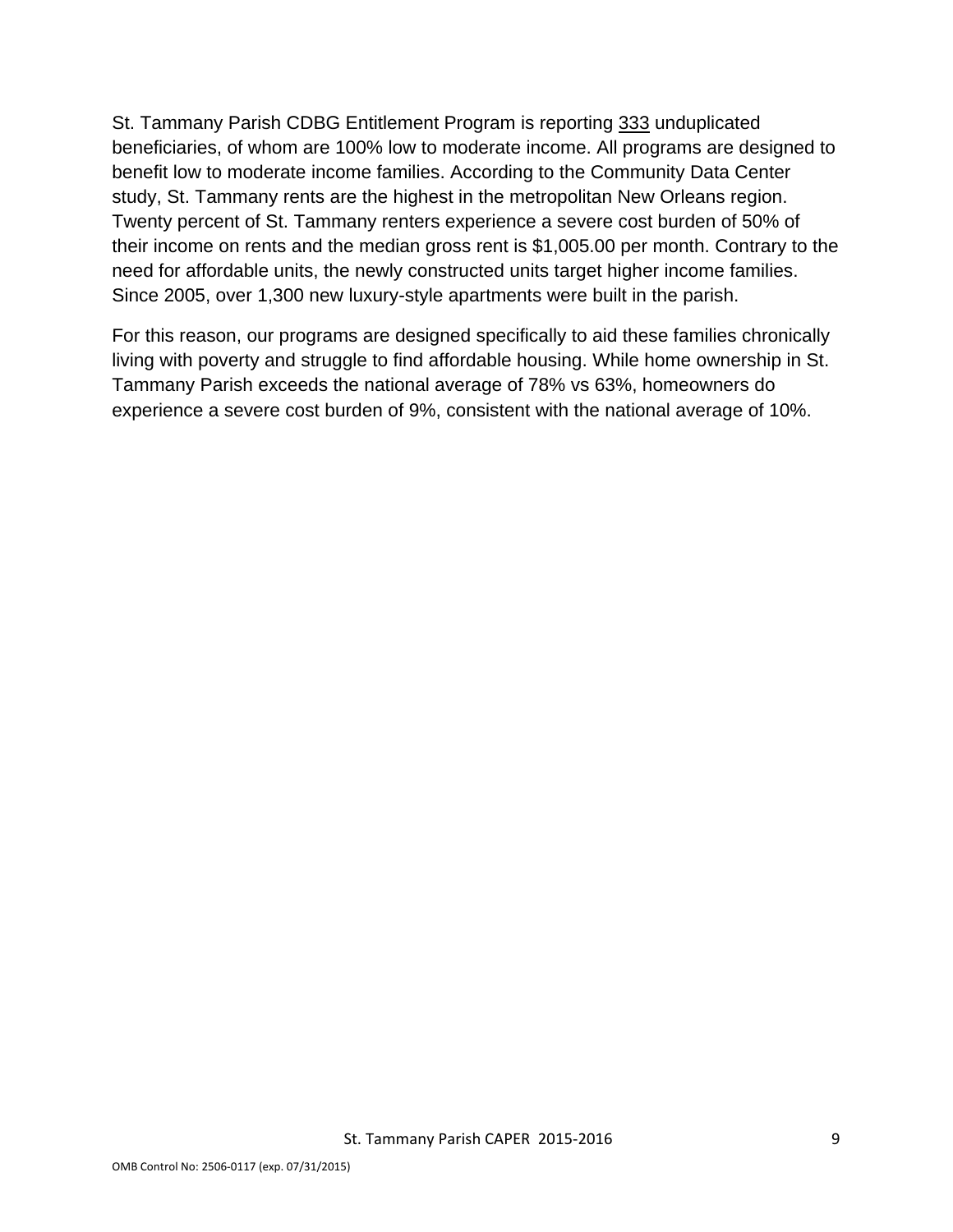# *CR‐25 ‐ Homeless and Other Special Needs 91.220(d, e); 91.320(d, e); 91.520(c)*

*Evaluate the jurisdiction's progress in meeting its specific objectives for reducing and ending homelessness through:* 

# *Reaching out to homeless persons (especially unsheltered persons) and assessing their individual needs*

CDBG staff participate in the monthly meetings of the Commission on Families, Northlake Homeless Coalition and the St. Tammany Housing and Homeless Alliance. These meetings help parish staff stay current with the issues that are affecting the homeless population and the organizations that serve them.

A successful outcome of the St. Tammany Housing and Homeless Alliance efforts is the establishment of a local affiliate of the national Family Promise organization. The local chapter was successfully launched in May 2015 with assistance provided by the Public Health Millage and CDBG-DR funds. Family Promise provides shelter, case management, life skills education, and transportation assistance for homeless families. The program is designed to ensure children attend school, families stay together, and case management guides them to self-sufficiency.

The Homeless and Housing Assistance Program (HHAP), initiated in 2015, successfully helped 22 families by providing rental and utility assistance for 3 months. Families also participated in money management classes. Through intensive case management, 90% of the families have achieved self-sufficiency.

#### *Addressing the emergency shelter and transitional housing needs of homeless persons*

The Homeless Emergency Assistance and Rapid Transition to Housing Act of 2009 (HEARTH Act) requires Continuums of Care (CoCs) to develop a centralized or coordinated process designed to coordinate program participant intake, assessment, and provision of referrals. St Tammany Parish Community Action Agency (CAA) has been working in a concerted effort with our CoC, the Northlake Homeless Coalition, by participating in the coordinate access system. This is to ensure that this population is identified, assessed for vulnerability, and provided with real strategy to ensure housing stability. The goal being people have a fixed address and housing that is appropriate, and includes required supportive services as needed.

In order to address the needs of homeless persons, the Parish has provided rental, mortgage and utility assistance directly to clients in need, and has provided transitional and supportive housing to those who have become homeless.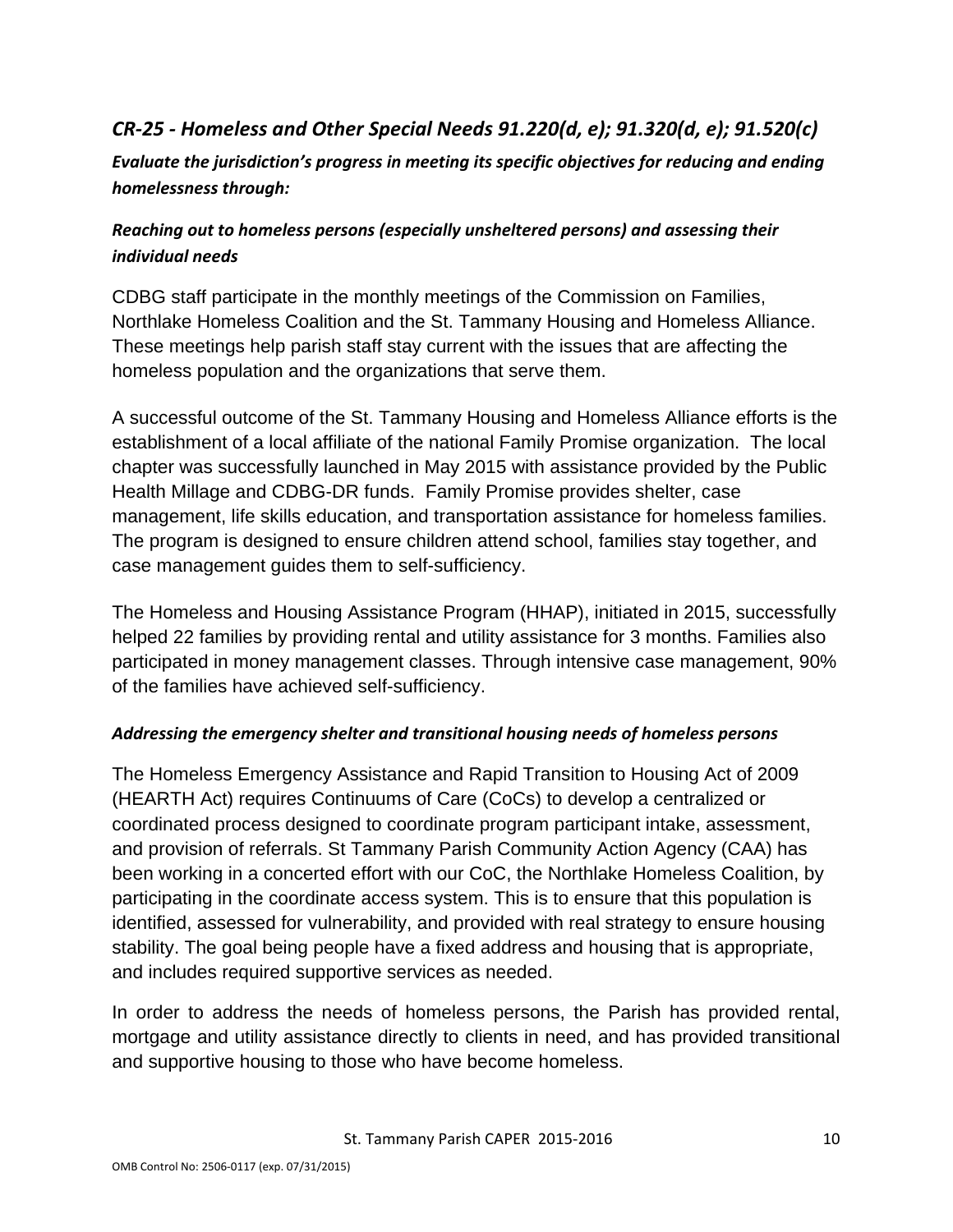CAA helps eliminate barriers to affordable housing for homeless families with children by providing a Supportive Housing Program (SHP) and the Emergency Solutions Grant (ESGP). While providing rent and utility assistance, these programs also help adults gain job skills, education, permanent employment, parenting skills, counseling, day care for children, and any other services deemed appropriate that will lead to self-sufficiency of the family. As the families develop stability and no longer need the financial services, CAA continues a relationship with them so they are not isolated from the community again.

In addition to in-house efforts to reduce homelessness, DHHS staff members are active participants in the St. Tammany Housing and Homeless Alliance which was an integral part of developing a local Family Promise chapter. The Alliance focuses on case management and permanent solutions to homelessness. DHHS also participates in the Northlake Homeless Coalition meetings and initiatives, and St. Tammany Parish's CAA manager serves on the board.

HHAP, in its second year, successfully helped 22 families by providing rental and utility assistance for 3 months. Ten families also participated in money management classes and intensive case management. CAA reports that 90% of the families have achieved self-sufficiency.

*Helping homeless persons (especially chronically homeless individuals and families, families with children, veterans and their families, and unaccompanied youth) make the transition to permanent housing and independent living. This includes shortening the period that individuals and families experience homelessness, facilitating access for homeless individuals and families to affordable housing units, and preventing individuals and families who were recently homeless from becoming homeless again.*

Non-profit organizations in the parish have provided transitional housing to homeless persons. The Northshore branch of Volunteers of America receives HUD funds that are used to provide supportive and transitional housing to the homeless. These funds are distributed to homeless individuals and families throughout the Parish and can be used to provide transitional housing.

CAA helps families make the transition to permanent housing by eliminating barriers to affordable housing for homeless families with children through SHP. Program participants will have the opportunity to gain employment and soft skills necessary to live independently. DHHS staff members actively participate in the St. Tammany Housing and Homeless Alliance which focuses on immediate needs, lack of sheltering options, and also removing barriers to affordable housing and permanent solutions to homelessness.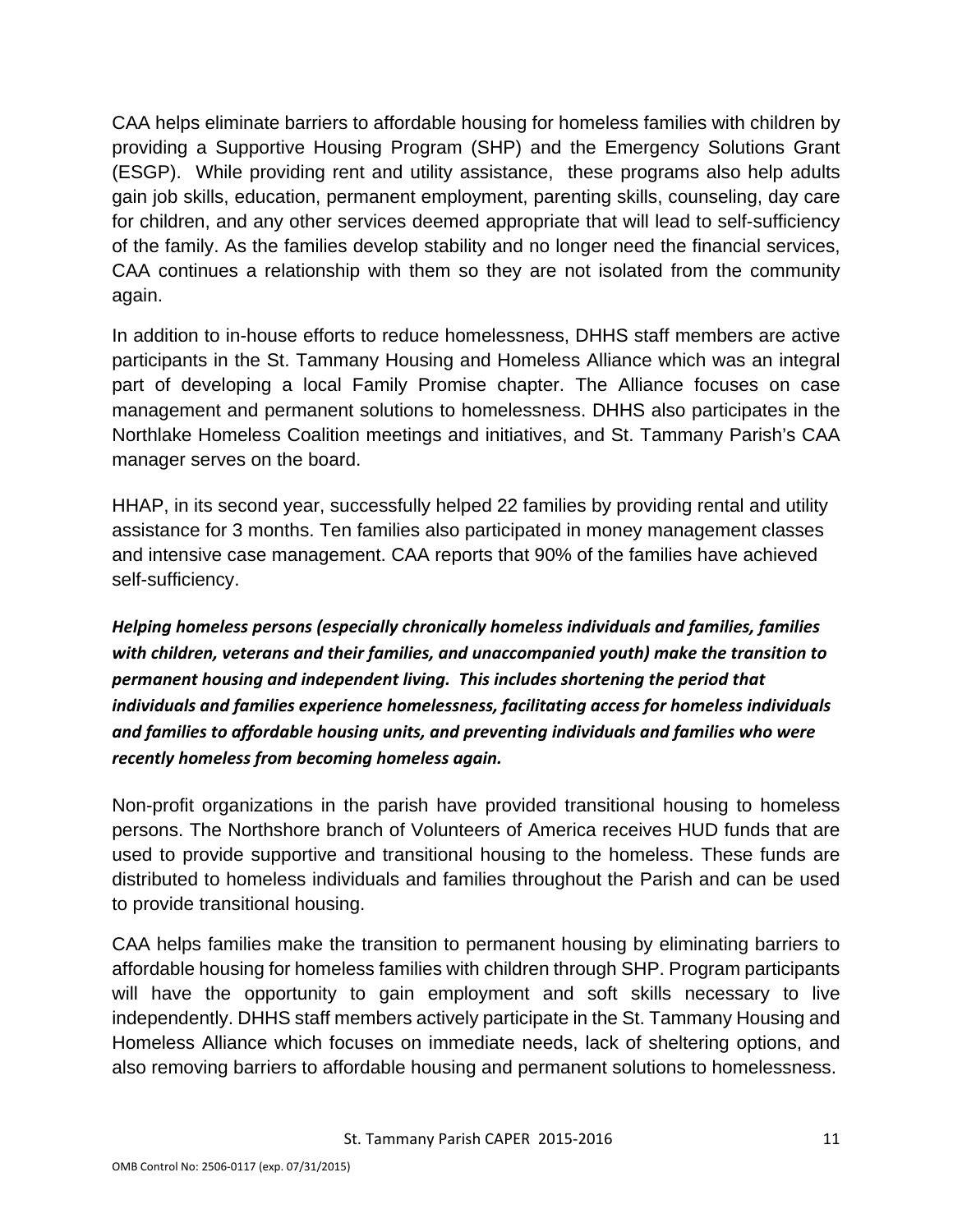Low Income Home Energy Assistance Program (LIHEAP) funds provided utility payment assistance to low-income homeowners to avoid service disconnections. LIHEAP, World Changers, and both House Repair Programs help prevent homelessness by making housing sustainable. St. Tammany Parish has partnered with the non-profit organization, Project Homecoming, to address the home repair needs of the disabled, elderly, and lowincome populations. Through the Residential Rehabilitation program, the Parish provides home repairs and weatherization assistance to low- to moderate-income homeowners. The elderly, disabled, large families and those of very low income status receive priority assistance. This program also allows for handicap accessibility improvements to be performed.

St. Tammany Parish provides referrals to the homeless centers, such as Safe Harbor for women who are survivors of domestic violence, Sunshine House for those with mental illness, and Miramon Center for homeless males, along with other shelters that may open during the project period. Parish funding priority will be given to shelters with supportive services that serve victims of domestic violence, the severely mentally ill, and substance abusers. Helping house the homeless and providing assistance that will help them achieve independent living status will be given priority.

St. Tammany Parish Government is addressing the needs of the homeless population through the active participation in groups that work to end homelessness. The Housing and Homeless Alliance serves the homeless by actively addressing the homeless/sheltering needs of the Parish. Through coordination with DHHS and local organizations, the Housing and Homeless Alliance has established a faith based family shelter initiative where homeless families could stay together and rotate through a series of church-run mini-shelters. DHHS staff members also actively participate in the Northlake Homeless Coalition and the CAA Manger serves on the board. The NHC has developed a 10-year plan to reduce chronic homelessness.

St. Tammany Parish supports the development and operation of permanent supportive housing for the mentally ill by providing Public Health Millage funds to the National Alliance on Mental Illness (NAMI) St. Tammany. Funding received by NAMI St. Tammany is used to support the operation of their housing units for the mentally ill. NAMI St. Tammany has two housing options: group homes and apartments. The NAMI St. Tammany apartments are permanent supportive housing for persons who are able to live independently. The housing manager is on site during regular business hours and helps coordinate transportation and other supportive services.

DHHS continues its partnerships with Florida Parishes Human Services Authority and the Northlake Homeless Coalition to develop additional permanent supportive housing options for persons with mental disabilities as the mentally ill are a large segment of the homeless population. NAMI St. Tammany runs and operates both group homes and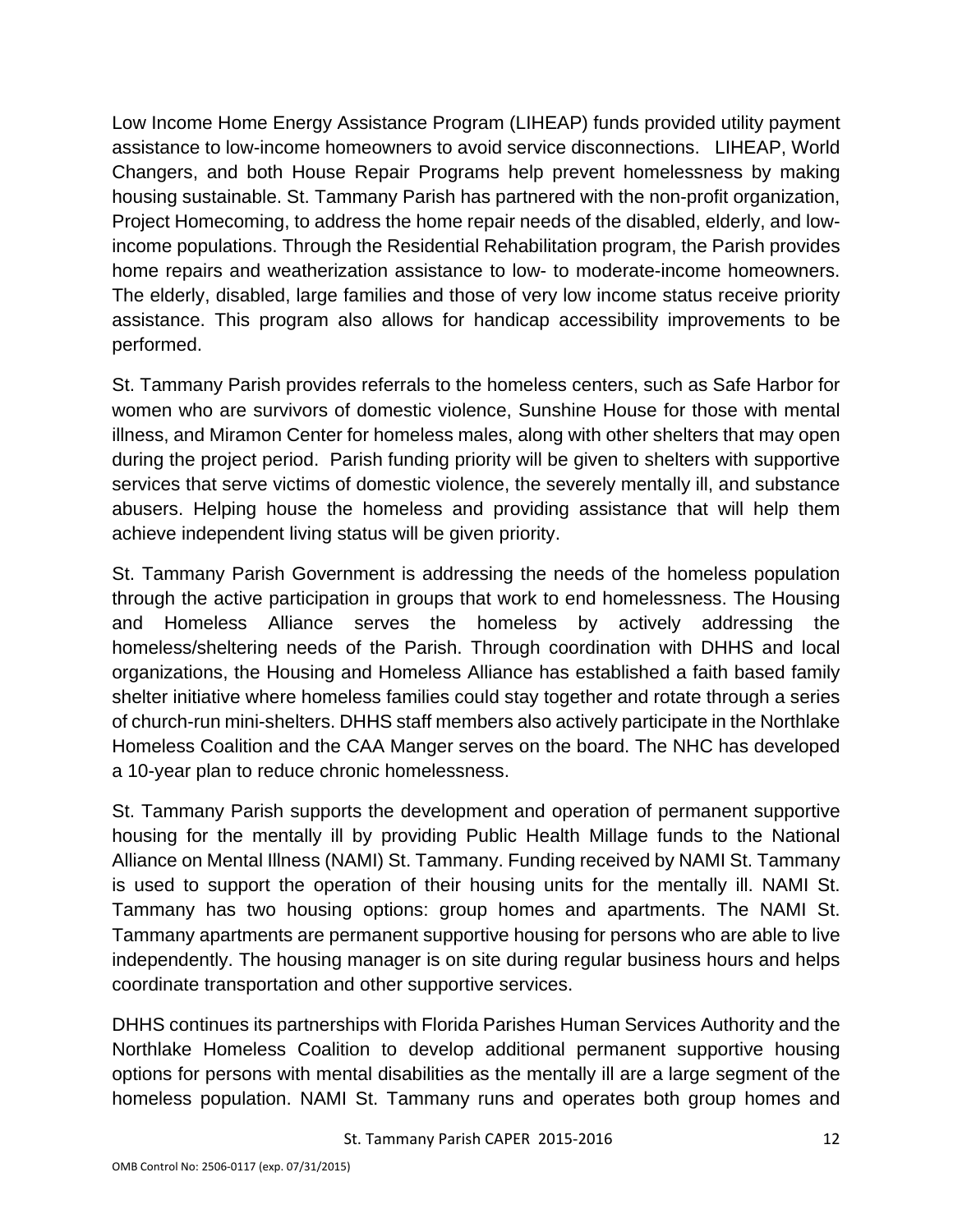apartment homes that serve the mentally ill who might otherwise be homeless due to their conditions. NAMI provides case management and support to all who participate in their programs.

Another shelter for homeless referrals, Giving Hope Retreat is located near Hwy 433 and 190 in Lacombe, at the site of the former K-Bar-B youth ranch. The location was acquired by New Orleans Mission Foundation in May 2015, and targets homeless veterans with the intention of providing a safe location for respite and rehabilitation. The facility delivers transitional case management to enable veterans to return to selfsufficiency and productivity. The types of services available are vocational and education training, behavioral therapy, and medical services.

*Helping low‐income individuals and families avoid becoming homeless, especially extremely low‐income individuals and families and those who are receiving assistance from public or private agencies that address housing, health, social services, employment, education, or youth needs; or those who are high‐risk for homelessness. High‐risk persons are those recently discharged from publicly funded institutions and systems of care (such as health care facilities, mental health facilities, foster care and other youth facilities, and corrections programs and institutions).* 

ESG funds are administered by CAA to provide homeless prevention assistance through rent or mortgage assistance. LIHEAP funds were used to provide utility assistance to lowincome homeowners so that their homes would be made comfortable in the summer and winter. LIHEAP, World Changers, and both House Repair Programs help prevent homelessness by making housing sustainable. St. Tammany Parish has partnered with the Project Homecoming to address the home repair needs of the disabled, elderly, and low-income populations. Through the Residential Rehabilitation program, the Parish provides home repairs and weatherization assistance to low- to moderate-income homeowners. The elderly, disabled, large families and those of very low income status receive priority assistance. This program also allows for handicap accessibility improvements to be performed.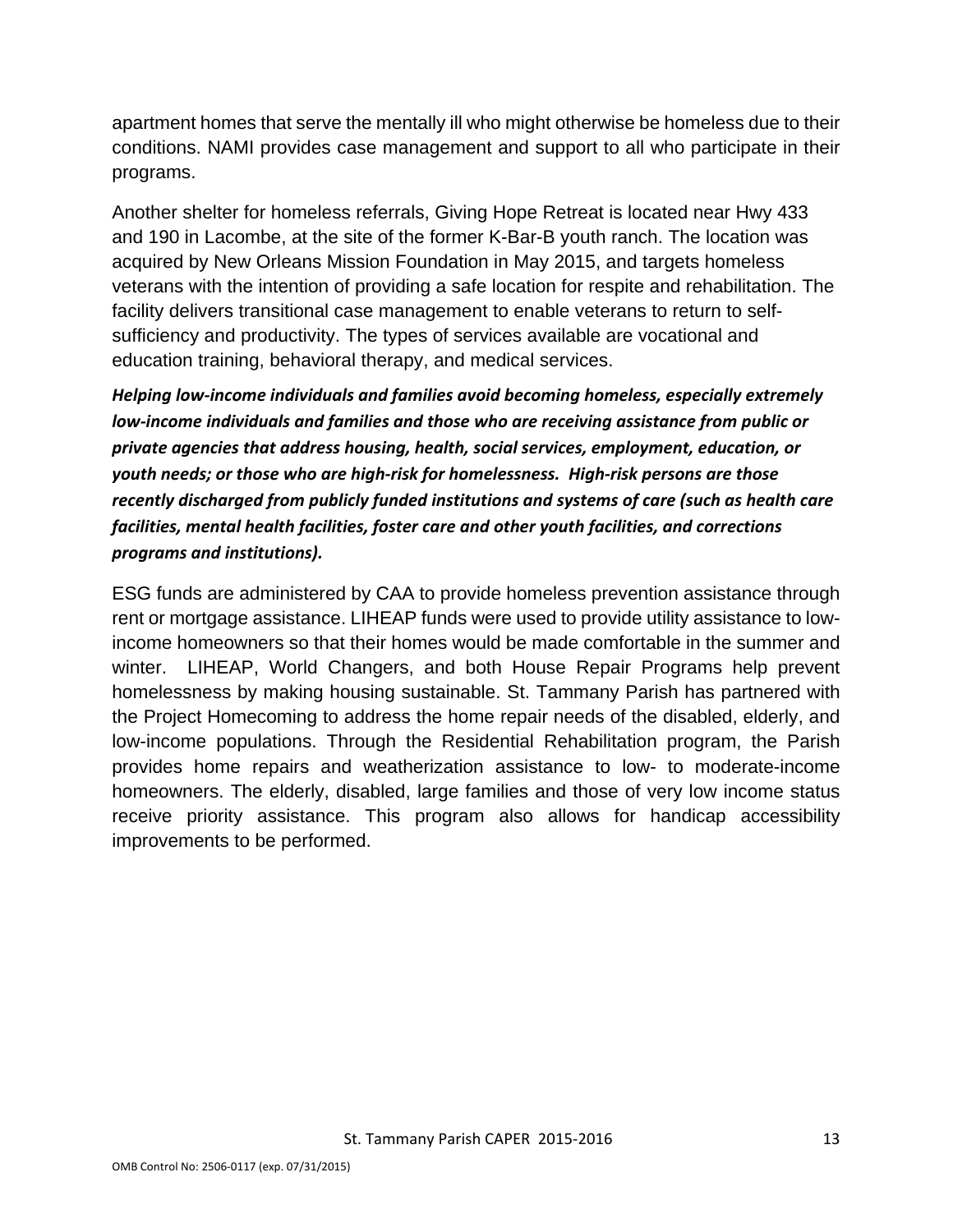# **CR‐30 ‐ Public Housing 91.220(h); 91.320(j)**

#### *Actions taken to address the needs of public housing*

Public Housing funds of St. Tammany Parish are controlled by two communities, Covington and Slidell Housing Authorities. Neither is part of the Parish's Consolidated Plan. DHHS invited both authorities to participate in all activities for fair housing, community needs assessment focus groups and outreach events, and public hearings. For the Community Needs Assessment, DHHS made special efforts to receive input from both authorities. DHHS continues to seek better communication with both housing authorities and attempts to collaborate with both agencies to combat housing deficiencies for low-income families.

# *Actions taken to encourage public housing residents to become more involved in management and participate in homeownership*

St. Tammany Parish CDBG also works with local non-profit organizations to increase the number of affordable and decent housing units within the Parish. New Day Homeownership Center offered homeownership counseling for public housing residents seeking the option of home ownership. In addition, homeownership counseling is offered to all parish residents. The mission of New Day is to provide decent, safe, and affordable housing by supporting their efforts and programs. Habitat for Humanity also operates homeownership centers and provides education and training for public housing resident and all low-income persons to assist in purchasing affordable homes.

DHHS provides resources and referral information to public housing residents and all citizens and local organizations who contact the office looking for resources. This information is posted on the Parish's website and regularly updated.

#### *Actions taken to provide assistance to troubled PHAs*

There are two public housing developments in St. Tammany Parish in the municipalities of Slidell and Covington. Slidell receives its own CDBG allocation and is responsible for the Housing Authority. Covington Housing Authority is in good standing. Through the Housing and Homeless Alliance and the Commission on Families, successful outreach efforts to establish better communication and collaboration are possible.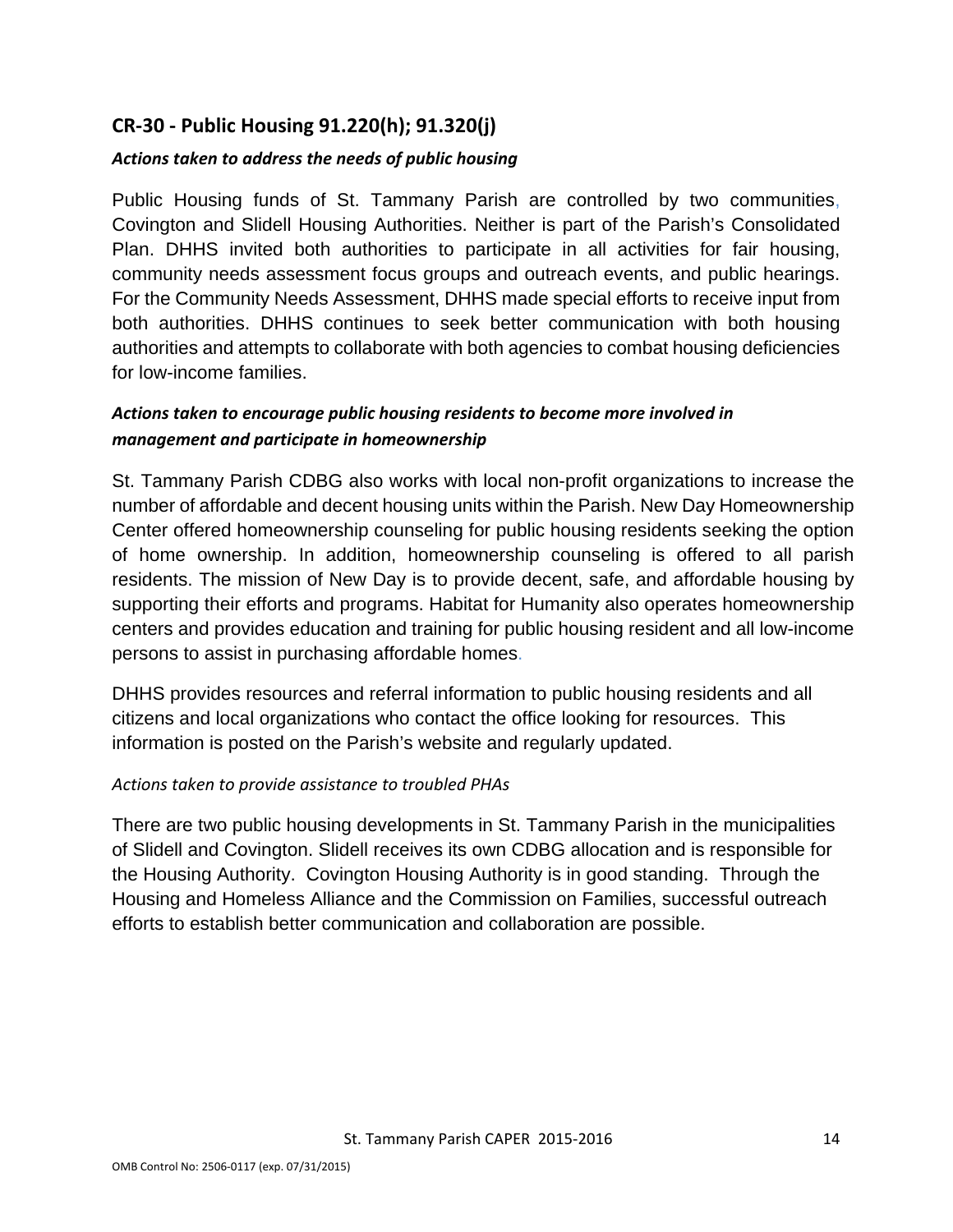# **CR‐35 ‐ Other Actions 91.220(j)‐(k); 91.320(i)‐(j)**

*Actions taken to remove or ameliorate the negative effects of public policies that serve as barriers to affordable housing such as land use controls, tax policies affecting land, zoning ordinances, building codes, fees and charges, growth limitations, and policies affecting the return on residential investment. 91.220 (j); 91.320 (i)*

Overall, affordability is a barrier to homeownership. The cost of home ownership can be expensive in St. Tammany Parish compared to other Louisiana parishes. The median price of a house in St. Tammany is \$194,000.00 and the median household income is \$60,799.00. In comparison, on the state level, the median price of a house in Louisiana is \$138,900.00 and the median household income is \$44,874.00. The high costs of land, elevation requirements, homeowners insurance, and for some areas, of flood insurance, increase the barriers to home ownership. Renters also experience a high cost burden. Twenty percent of renters pay more than 50% of their income for housing. The median gross rent is \$1,005.00 per month. We anticipate receiving new housing data from the community needs assessment commissioned in 2016.

Several housing related activities were designed to overcome the barriers to affordable housing. Residents successfully completing the Homeless and Housing Assistance Program (HHAP) are directed to the homeownership centers as part of the pathway from homelessness to self-sustainability and home ownership. These homeownership centers provided home buyer training and Individual Development Account (IDA) information to families seeking to stabilize their housing situation and aid in the prevention of homelessness. These services include pre-purchase counseling, credit repair, money management classes, and home buyer training classes.

### Community Land Trust

The Northshore Housing Initiative (NHI), St. Tammany Community Land Trust, is tasked with developing more affordable housing. NHI also received CDBG funds from the Louisiana Office of Community Development Disaster Recovery Unit that are used for the acquisition of the land. NHI purchases the land while the home buyer finances the cost of the house (less the cost of the land) making the purchase more affordable. For three years, CDBG Entitlement funds were used to supplement the salary and benefits of the NHI's executive director who provided assistance to the home buyer before, during and after the home buying process. NHI helps the LMI home buyer locate a home or property, seek financing, and receive all the applicable education and home buyer counseling services.

#### The Biggert-Waters Act (BWA)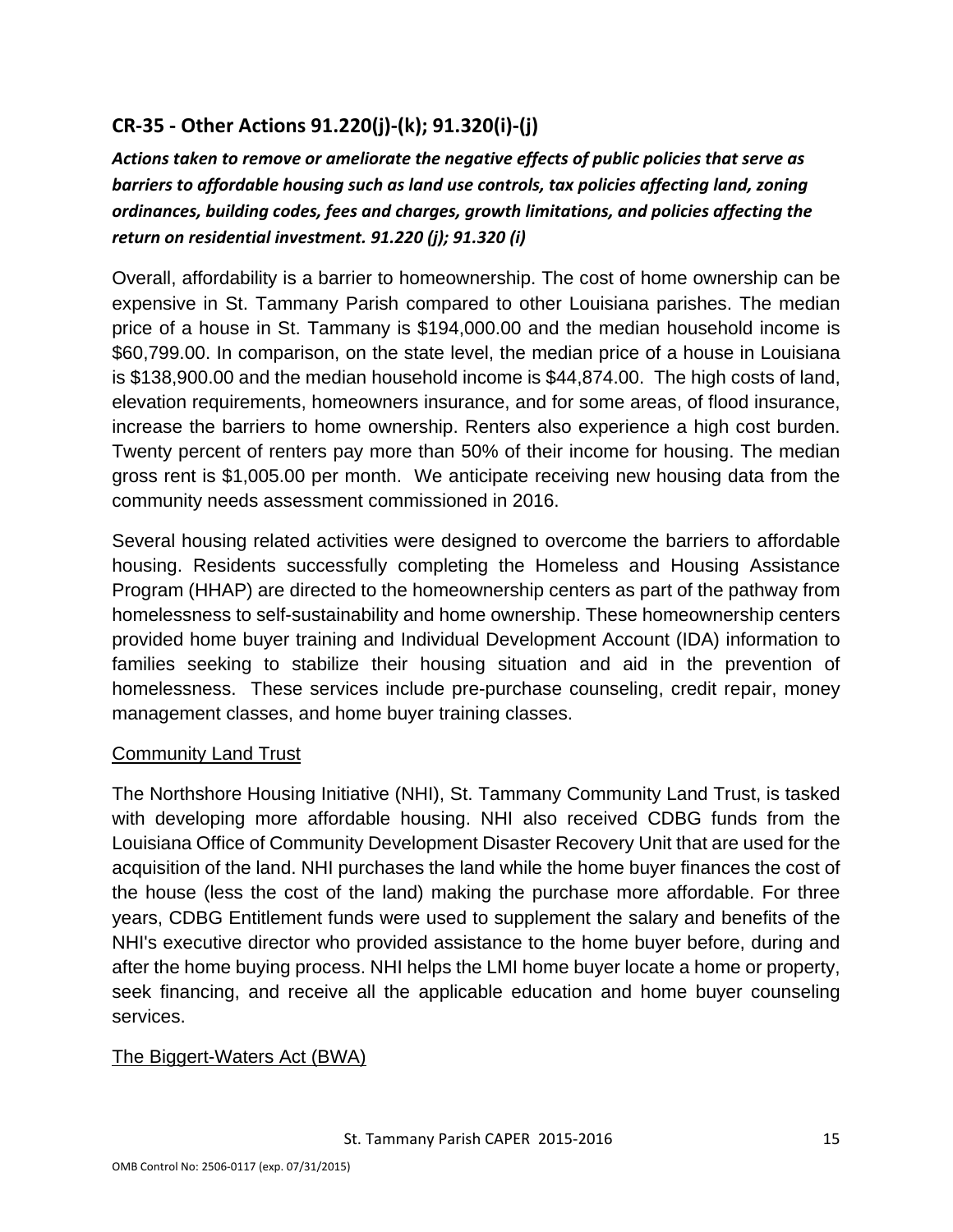St. Tammany is a recipient of Hazard Mitigation and Severe Repetitive Loss funds from FEMA. The Parish uses these funds to assist homeowners in elevating their homes to the appropriate level as indicated by FEMA. Ideally, this will help prevent certain homes from becoming unaffordable due to the new BWA laws.

# NIMBYISM

Many of the Parish's elected officials agree that there is a need for affordable workforce housing in our community. The forthcoming Community Needs Assessment and Affirmatively Furthering Fair Housing studies will provide data and guidance to develop anti-Nimbyism strategies. Toward the goal, a 4 part educational campaign for first time homebuyers was developed by St. Tammany Parish's Public Information Office, the Northshore Housing Initiative and New Day Homeownership Services and was broadcasted via Cable Access Television. Increasing the number of community focused activities, such as Farmer's Market's, neighborhood festivals highlighting local culture and flavor, and grass roots efforts to address local issues, unite the array of communities and provide opportunities to reduce barriers, facilitate community networks and develop positive working relationships to dispel preconceived prejudices.

# High Cost of Land

The Parish is collaborating with NHI by providing non-entitlement CDBG funds received from the State Office of Community Development. These funds enabled NHI's Community Land Trust Program to provide financial assistance to qualified homebuyers for the purchase of homes by covering the cost of and retaining ownership of the land on which the home resides. This effort decreases the purchase price for the homebuyer and makes the home more affordable to future buyers.

# **HMGP**

The Hazard Mitigation Grant Program provides funds to enable homeowners to elevate their homes in areas of the Parish which were hardest hit by hurricanes. By elevating a home, a homeowner can reduce the expense of their FEMA flood insurance. This allows families to remain in the homes, and protect their asset and investment, while preventing the permanent de-population of flood prone neighborhoods and ensuring a healthy and vibrant community. Many of these communities are populated by long term residents who have been forced to evacuate each time a major storm has impacted the area. By providing the option of elevation, families who have experienced repeated flooding will now be able to return home quickly and resume to their normal activities.

### *Actions taken to address obstacles to meeting underserved needs. 91.220(k); 91.320(j)*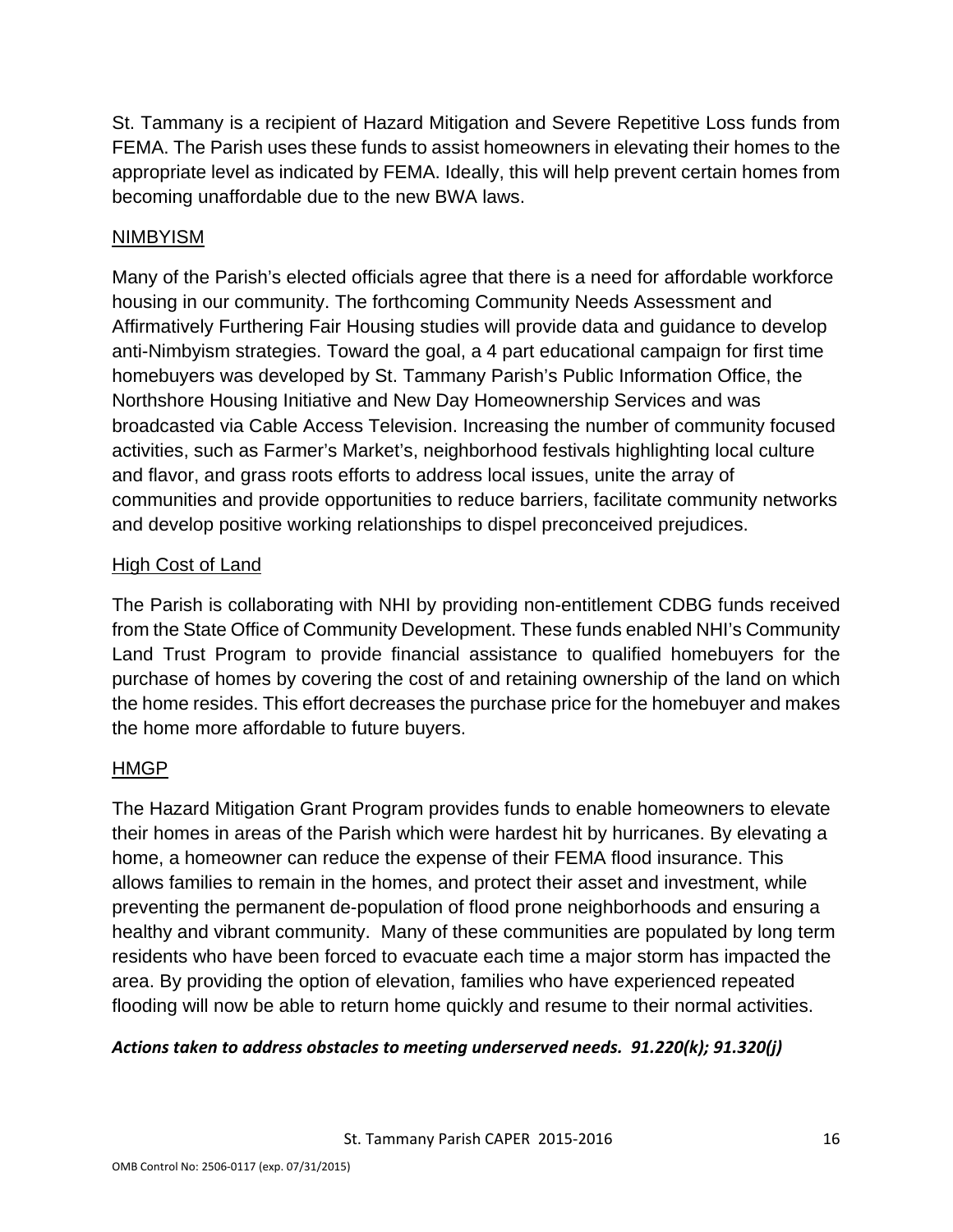Community Action Agency (CAA) helps eliminate barriers to affordable housing for homeless families with children through its Supportive Housing Program (SHP). This program helps adults gain job skills, education, permanent employment, parenting skills, counseling, day care for children, and any other services deemed appropriate that will lead to self-sufficiency of the family. As the families develop stability and no longer need the financial services, CAA continues a relationship with them so they are not isolated from the community again. CAA uses funds from its Emergency Solutions Program (ESP) and SHP to assist homeless families and individuals in securing housing through rapid re-housing.

DHHS will continue to provide resource and referral information to public housing residents and all citizens and local organizations who contact the office looking for resources. This information is posted on the Parish's website and regularly updated.

### *Actions taken to reduce lead‐based paint hazards. 91.220(k); 91.320(j)*

DDHS staff has purchased lead paint testing equipment used for the Weatherization Assistance Program. In order to reduce lead-based paint hazards, the parish distributes informational lead-based paint brochures to any person or family who received housing, weatherization, or public assistance from the Parish. Lead-based paint hazard information was also posted in all Parish offices that are open to the public. Public libraries and nonprofit organizations have the option to post and distribute this information.

### *Actions taken to reduce the number of poverty‐level families. 91.220(k); 91.320(j)*

CAA helps eliminate barriers to affordable housing for homeless families with children through SHP. This program helps adults gain job skills, education, permanent employment, parenting skills, counseling, day care for children, and any other services deemed appropriate that will lead to self-sufficiency of the family. As the families develop stability and no longer need the financial services, CAA continues a relationship with them so they are not isolated from the community again. CAA uses funds from ESP and SHP to assist homeless families and individuals in securing housing through rapid re-housing.

The Housing and Homeless Program offered three months of housing and utility assistance for the homeless families. This program successfully stabilized families while enabling adults to find suitable work. These programs have seen a rise in rent, which put a further financial strain on the families with limited income. Families are consolidating households, resulting in multiple family members living in crowded conditions.

The Parish has been awarded \$10,914,916 from CDBG-DR Hurricane Isaac allocation for projects to establish a local community college and cultural arts district, thus enabling local students and residents the opportunity to advance necessary skills for the high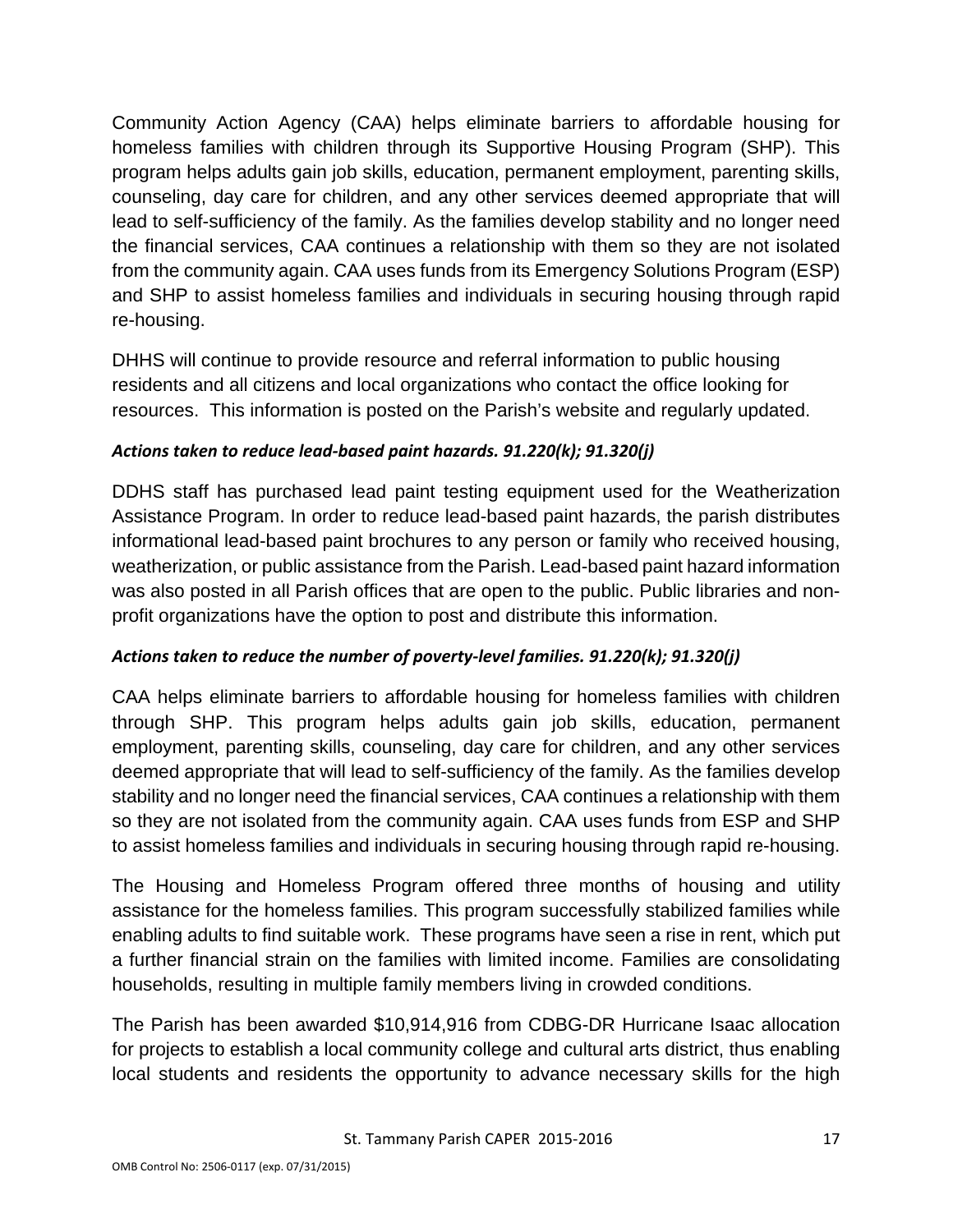skill/high wage jobs of the future. CDBG-DR funds are also being used to support program delivery for Family Promise.

DHHS will continue to provide resource and referral information to public housing residents and all citizens and local organizations who contact the office looking for resources. This information is posted on the Parish's website and regularly updated.

# **Actions taken to develop institutional structure. 91.220(k); 91.320(j)**

The Grants Project Manager- CDBG regularly updates the Administrative Manual to keep current on the latest updates from HUD and from other related governmental agencies.

The Parish initiated a Process Improvement Task force in December 2013 to address inefficiencies in standard operating procedures. This process is intended to identify areas of operations for improvement and deliver high quality services to the tax paying public.

In order to ensure compliance with programs and comprehensive planning requirements during the last year, the Parish has completed the following:

- Staff attended four HUD trainings and 41 conferences
- Evaluated and revised policies and procedures
- Sought technical assistance from CDBG consultant and HUD representatives
- Developed standardized checklists and forms
- Monitored subrecipients monthly through reporting
- Communicated monthly and provided technical assistance to subrecipients regarding their progress in reaching their goals
- Completed the 2015 2016 Annual Plan
- Held two public hearings, six community needs assessment public meetings, three focus groups. All comments were recorded.

# *Actions taken to enhance coordination between public and private housing and social service agencies. 91.220(k); 91.320(j)*

There are two public housing developments in St. Tammany Parish in the municipalities of Slidell and Covington. Slidell receives its own CDBG allocation. Through the Housing and Homeless Alliance and the Committee on Families, successful outreach efforts to establish better communication and collaboration are possible.

DHHS will continue to provide resource and referral information to public housing residents and all citizens and local organizations who contact the office looking for resources. This information is posted on the Parish's website and regularly updated. In accordance with the planning process, two public hearings six community needs public meetings, and three focus groups, and parish wide survey were held during the Plan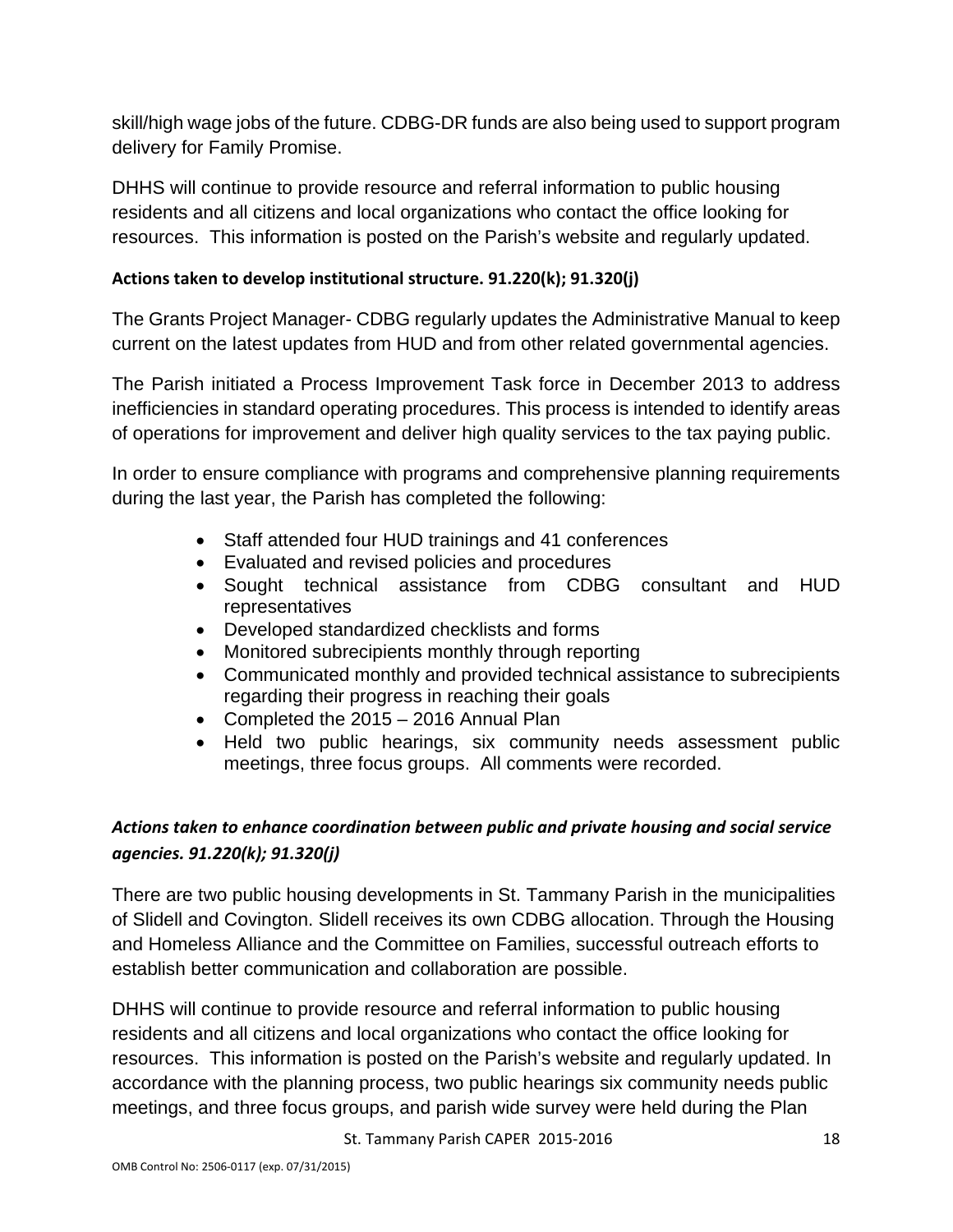development stage. Meeting notices for the public hearings were publicized in the *St.*  **Tammany Farmer** (the official St. Tammany Parish journal) and on the Parish's website. E-mails were also distributed to local government agencies and non-profit organizations to alert them of the hearings as well. The hearings were in the afternoon and evening hours on different days of the week in an effort to accommodate both those who attended during working hours on behalf of their employers and those who attended after working hours as Parish citizens. An additional 30 day public review process was provided for the public to have a chance to review and comment upon the Annual Action Plan document before it was sent to HUD.

# *Identify actions taken to overcome the effects of any impediments identified in the jurisdictions analysis of impediments to fair housing choice. 91.520(a)*

St. Tammany Parish is in process of revising its Fair Housing Policies as directed by HUD.

To date it has found three primary impediments to fair housing. These impediments are:

- 1. Limited choice in affordable housing due to unit availability;
- 2. Negative public opinion of affordable housing; and
- 3. A lack of public information regarding fair housing and housing assistance.

These impediments to fair housing are all currently being addressed by either the Parish or by other institutions or organizations who intend to create more fair and affordable housing within the Parish.

The Parish currently has a fair housing ordinance. Through seminars and regular communication with the Greater New Orleans Fair Housing Action Center, DHHS was able to bring more information about Fair Housing to the business community and residents throughout the parish. In addition, local non-profit organizations and government municipalities have formed a St. Tammany Housing and Homeless Alliance which DHHS and CAA actively participate in. This Alliance was created to specifically address issues in St. Tammany Parish such as this impediment to fair housing and the others that exist in our jurisdiction.

CDBG staff continue to seek opportunities to deepen their knowledge of Fair Housing by attending seminars to learn more about laws and compliance. Residents are able to obtain information about housing rights and counseling through referrals and literature available through the DHHS office. The Parish has Fair Housing posters advertised in government buildings around the area. Calls received by DHHS with questions about housing assistance are referred to an organization that is able to help them. Program flyers are available in both English and Spanish, to those who may be eligible for the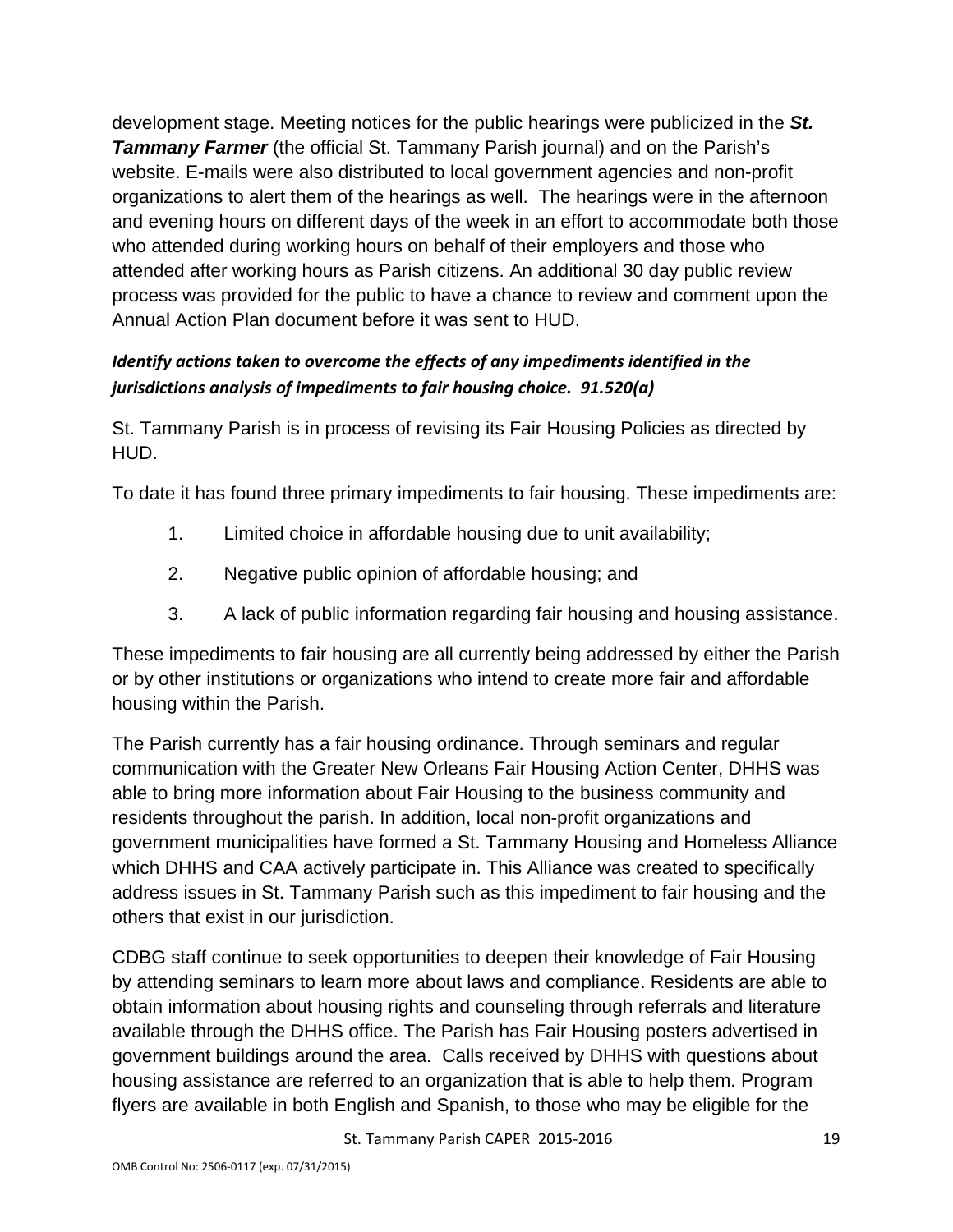housing repair assistance. Additionally, DHHS and CAA staff members participate in coalitions, alliances, and networking groups to help address this problem.

Through our Residential Rehabilitation program, we have historically partnered with local non-profit organizations who have provided repairs to the most vulnerable segments of our community: the elderly, the disabled, families with children, and households with limited incomes that are at a higher risk of housing discrimination. Through our programs and partnerships, the collective outreach efforts reflect a deep knowledge and comprehensive experience in providing community based rehabilitation.

When an applicant applies for assistance, a prioritization of the persons is performed, assessing the resources available to their organization, and evaluating their ability to provide the required repairs. In addition, the Parish's home repair and weatherization programs, targets health and safety issues for owner occupied residences. Of the total residents receiving benefits from CDBG-funded programs, 100% are extremely low or low-income individuals and families.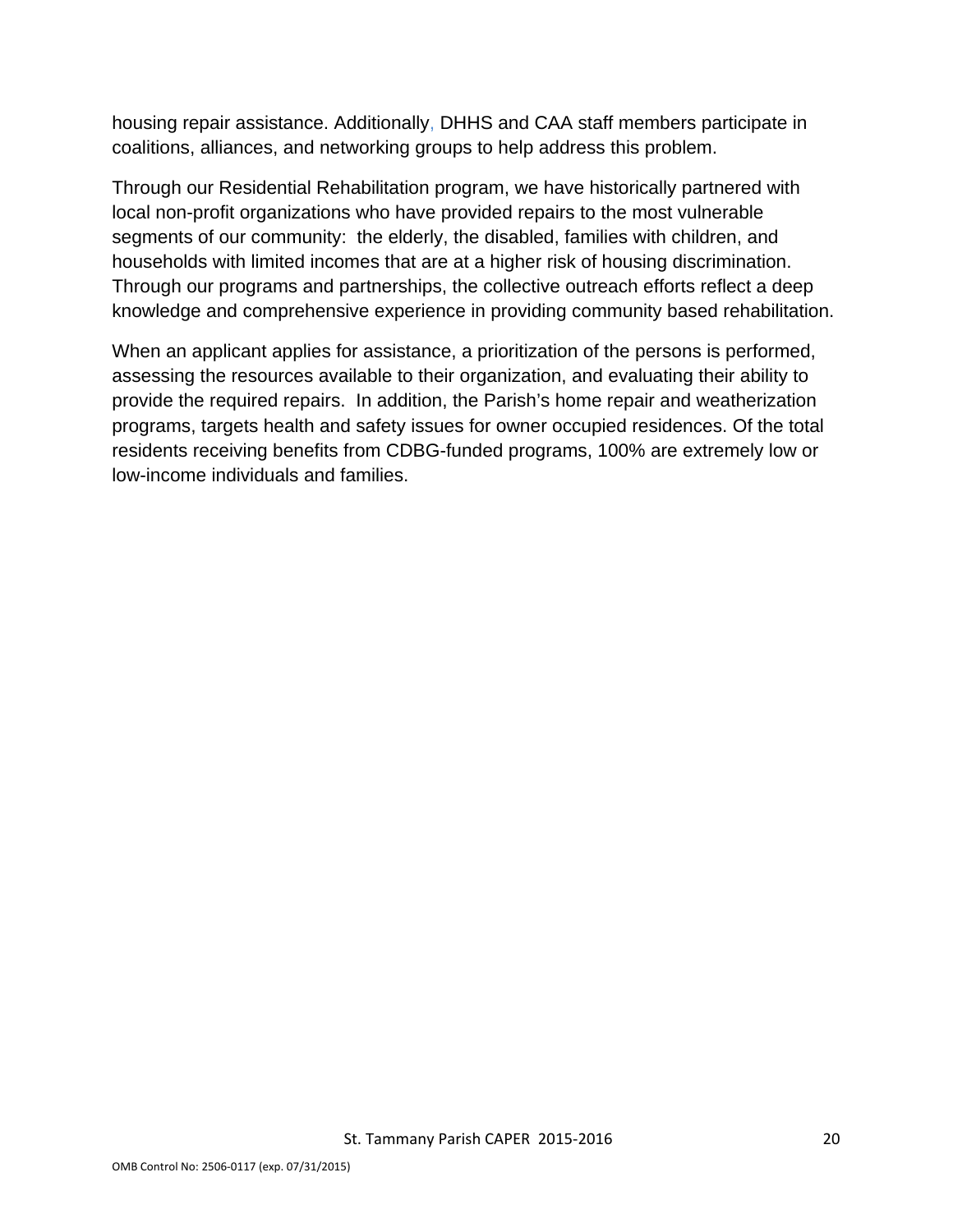# *CR‐40 ‐ Monitoring 91.220 and 91.230*

*Description of the standards and procedures used to monitor activities carried out in furtherance of the plan and used to ensure long‐term compliance with requirements of the programs involved, including minority business outreach and the comprehensive planning requirements*

In order to ensure compliance with programs and comprehensive planning requirements during the last year, the Department of Health and Human Services has completed the following:

- Four (4) staff attended HUD trainings and forty one (41) conferences/webinars related to community development;
- Evaluated and revised policies and procedures;
- Sought technical assistance from CDBG consultant and HUD representatives;
- Developed standardized checklists and forms;
- Monitored subrecipients monthly through reporting and annual site visits;
- Communicated monthly and provided technical assistance to subrecipients regarding their progress in reaching their goals;
- Completed the 2015 2016 Annual Plan;
- Held two public hearings, six community needs assessment public meetings, and three focus groups. All comments were recorded.

### *Citizen Participation Plan 91.105(d); 91.115(d)*

# *Description of the efforts to provide citizens with reasonable notice and an opportunity to comment on performance reports.*

The three branches of the Department of Health and Human Services (DHHS) – CDBG, Public Health, and Community Action Agency (CAA) - and St. Tammany Parish staff maintain consistent communication throughout the year with local organizations that have specific interests in on-going efforts to addresses the community's concerns regarding workforce housing, neighborhood improvement, and economic opportunities. The data gathering process occurs throughout the year. In preparation of the Annual Action Plan, public hearings, emails, dialogues, formal and informal gatherings, and one on one meeting was utilized to generate discussions and comments which ultimately facilitated the development of the plan.

St. Tammany Parish Government adopted a Citizen Participation Plan in 2008 that is currently still in use. In these meetings, the summary of the Annual Action planning process was presented, and opportunities for citizen input was allotted. Written, phone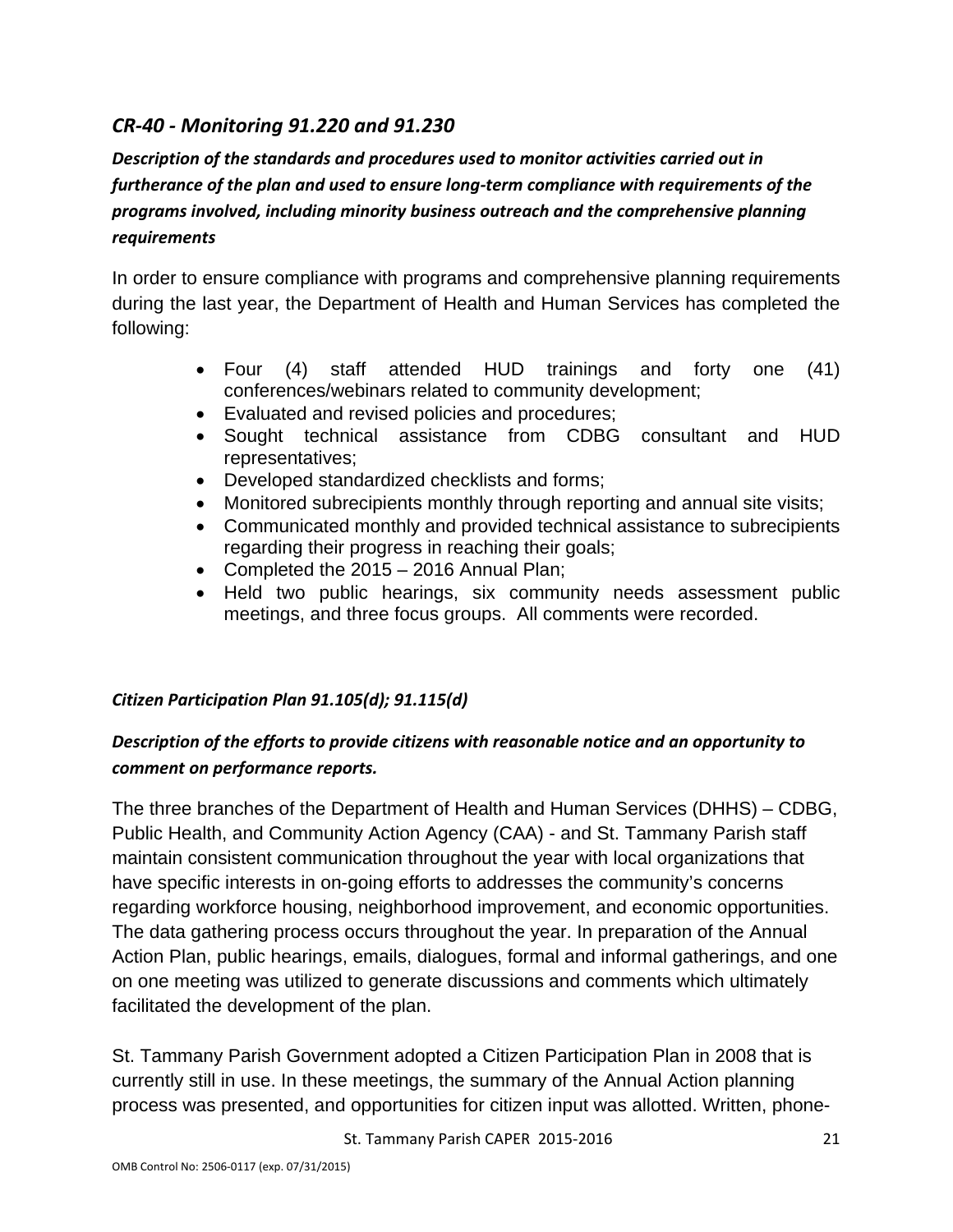in, and e-mailed comments were also encouraged. This year, two public hearings were held in order to solicit community input:

- $\bullet$  July 13<sup>th</sup>, 2016 at the Parish Council Chambers
- December  $14<sup>th</sup>$ , 2016 at the Parish Council Chambers

In accordance with the planning process, two public hearings were held during the planning and development stages. Meeting notices for the public hearings were publicized in the *St. Tammany Farmer* (the official St. Tammany Parish journal) and on the Parish's website. E-mails were also distributed to local government agencies and non-profit organizations to alert them of the hearings as well. The hearings and public meeting were in the morning, afternoon and evening hours on different days of the week in an effort to accommodate both community representatives and parish residents who attended during working hours. Meetings were also held after working hours for folks unable to attend during the daytime. An additional 30 day public review process was provided for the public to review on the parish website and comment upon the Annual Action Plan document before it was sent to HUD.

Input from the community contributed to the establishment of housing and community development goals. Parish staff reviewed public input and comments as they were submitted. Staff weighed the priorities of parish administration in conjunction with citizen input, and then presented a proposed project plan to parish administration for consideration and approval. A draft of the Annual Action Plan and projects proposed for the Annual Action Plan were posted on the Parish's website on July 7, 2016 and summaries were presented at a public hearing held that evening. A 30-day comment period ran through August 8, 2016. Citizens, public agencies, or other interested parties wishing to comment on the plans can do so by e-mail or by mail to DHHS.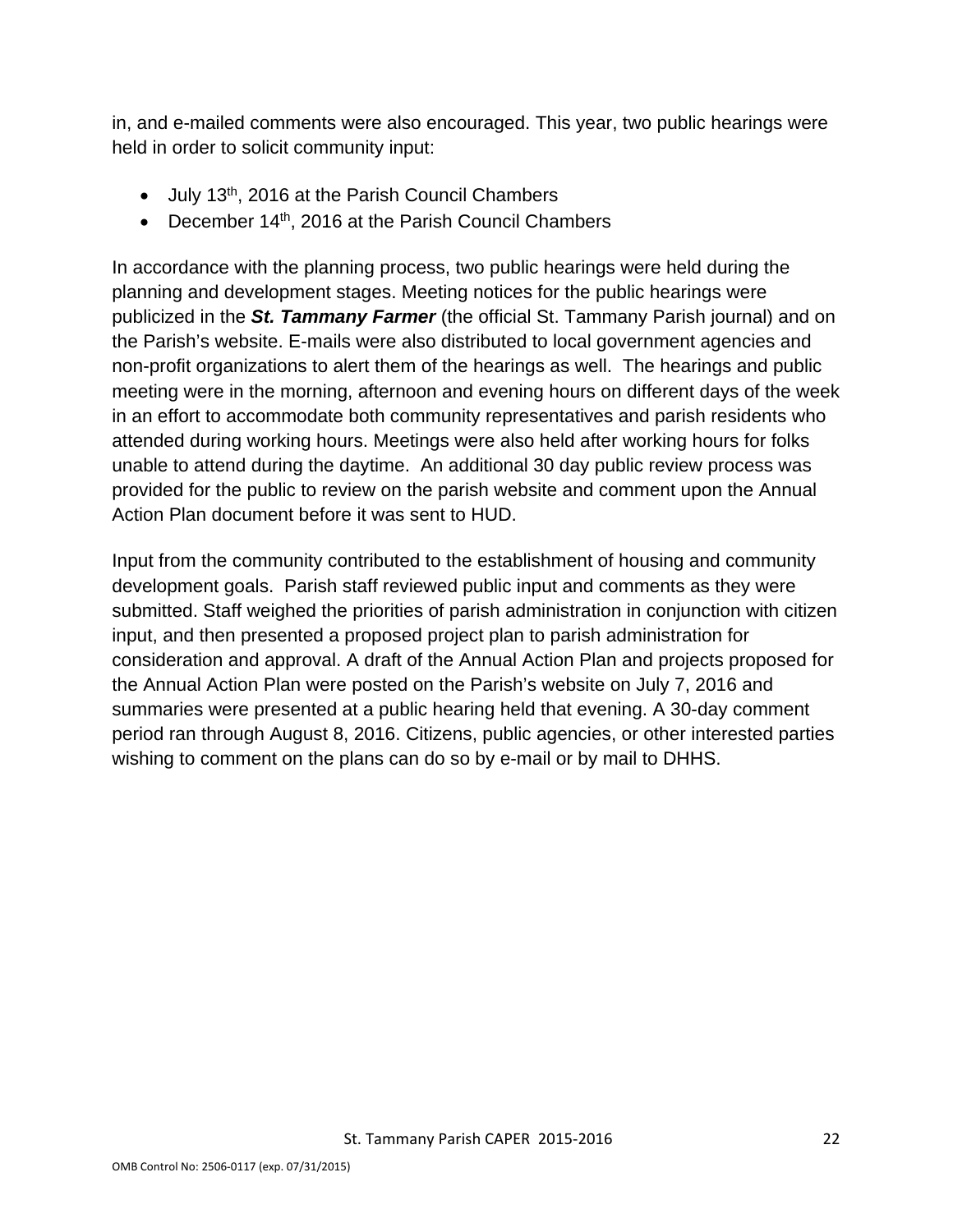# **CR‐45 ‐ CDBG 91.520(c)**

# *Specify the nature of, and reasons for, any changes in the jurisdiction's program objectives and indications of how the jurisdiction would change its programs as a result of its experiences.*

In 2013-2014, the parish allocated \$522,000.00 of CDBG funds to address some of the areas in need of infrastructure improvements that were highlighted in the Watershed Management study, completed in June, 2014. The study was commissioned to identify specific sites and neighborhoods where outflow of contaminated water is evident. As a result, the parish will leverage its funds to provide sewer upgrades in the Slidell Manor and Ben Thomas neighborhoods. Waterline improvements will be completed in the Alton and the Ben Thomas neighborhood in Summer 2017.

The emerging behavioral health crisis has prompted the parish to take considerable note of the need for a comprehensive system of behavioral health care. In addition to funding the demolition and rehabilitation of the National Alliance on Mental Illness (NAMI) facilities, the parish has purchased the Southeast Louisiana Campus in May 2015. In November, St. Tammany Parish announced the purchase of Northlake Behavioral Health, as part of its vision of developing the Safe Haven campus. Ultimately, the campus will be designed as a place where behavioral health care clients can find the appropriate care and support to begin their path to recovery. The Northlake Behavioral Health is currently serving 129 patients, and employs 345 people.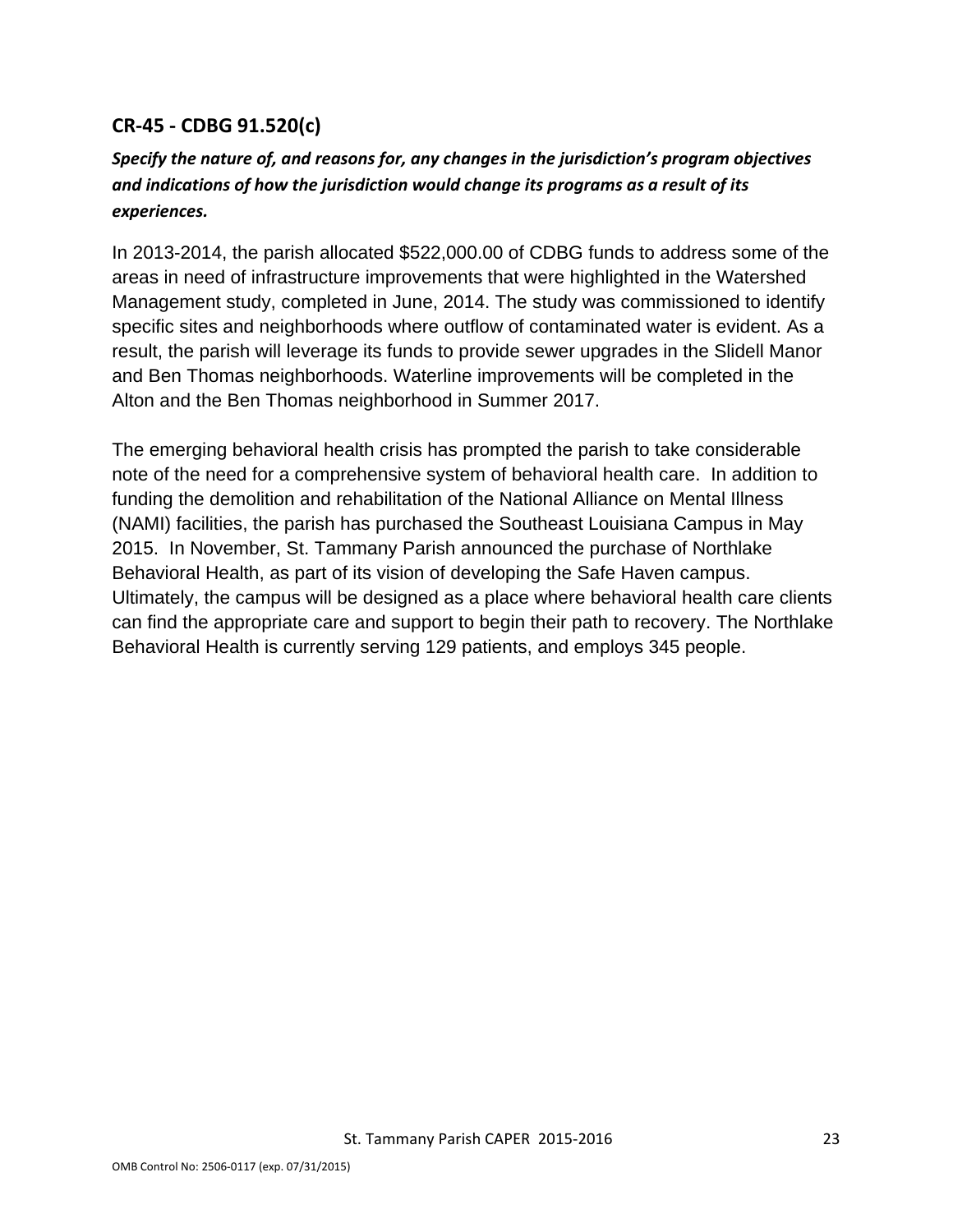# **ATTACHMENTS**

# **ST. TAMMANY PARISH, LOUSIANA**

**CAPER**

**2015 ‐ 2016**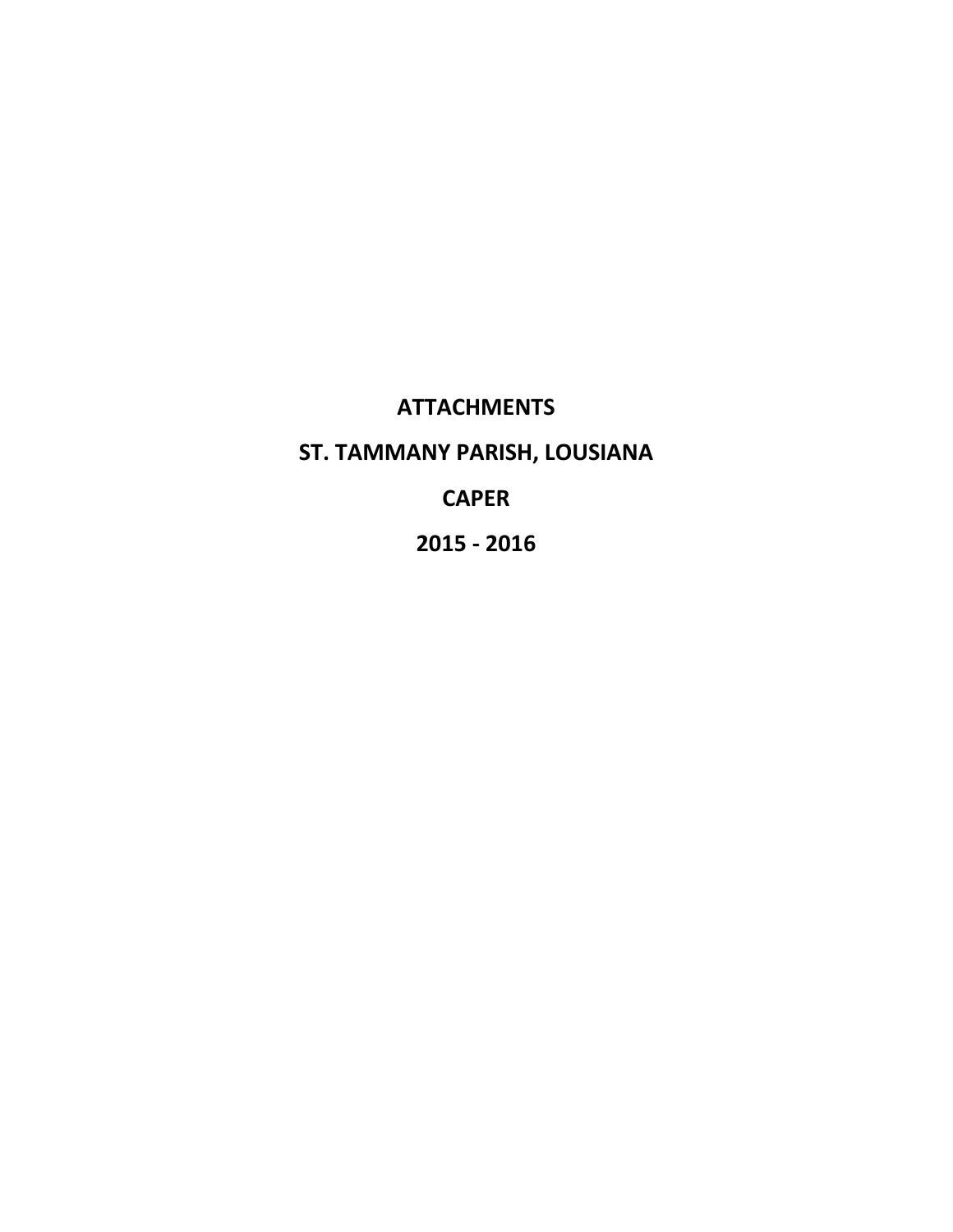ST. TAMMANY PARISH - ANNUAL PLAN CDBG PUBLIC MEETING DATE OF MEETING: Wednesday Thursday 14, 2016 TIME: 3:30 pm LOCATION: Council Chambers, Mandeville, La.

MEETING ATTENDEES: See attached attendance sheet

Minutes of meeting:

Alexandra Wesley-Smith, the St. Tammany Parish CDBG Program Manager opened the meeting. allowed audience members and Parish staff to introduce themselves (4 persons in attendance), and then made a short presentation about the Parish's CDBG program and provided material summarizing the types of activities and projects that the Parish has been providing with CDBG funds (see attached hand-outs). Ms Wesley-Smith stated the amount of funding for the FY 2015-2016 year was \$920,118. The National Objectives were also summarized.

Ms. Wesley-Smith then summarized the investment of funds by category that the Parish implemented in 2015-2016. This includes general administration, parish-wide residential rehabilitation, public service projects (at no more than 15% of the annual budget), infrastructure improvements, homeless prevention, and transit vouchers.

Attendees were also encouraged to send any written comments into the Community Development office and to look on the Parish's website for the CAPER. The meeting adjourned at 4:20 pm.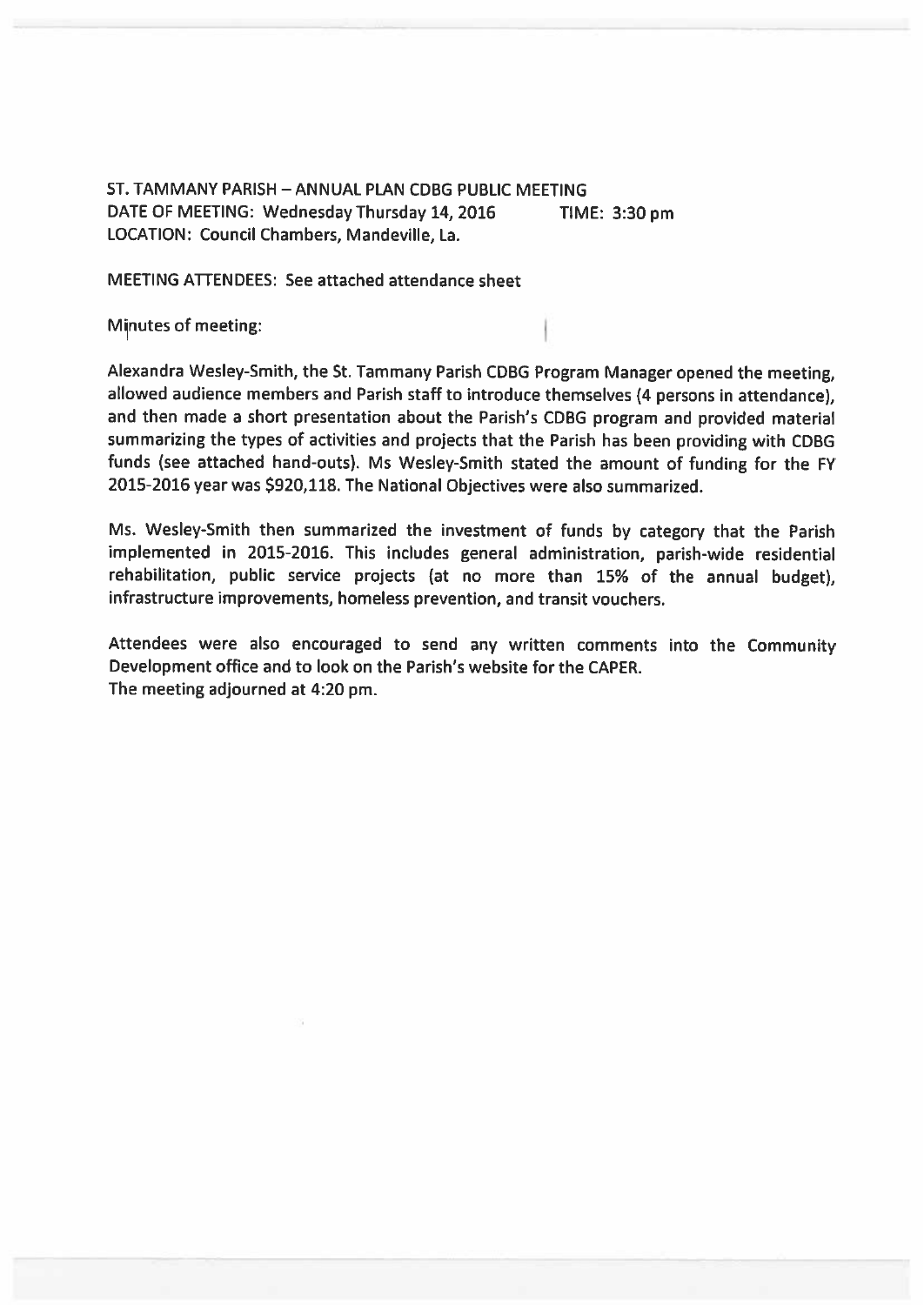# Public Hearing for CDBG CAPER FY 2015-2016

# Dates: December 14, 2016 Time: 3:30 pm

# **Location: St. Tammany Parish Council Chambers**

# **AGENDA**

- 1. Welcome Alexandra Wesley-Smith, Program Manager, CDBG/Housing
- 2. Introductions of DDHS staff, elected officials & community leaders
- 2. Purpose of Public Hearing-
	- To inform the public that the Consolidated Annual Performance Evaluation Report for FY 2015-2016 CDBG funds will be submitted to the funding agency: US Department of Housing and Urban Affairs
	- 3. Explanation of the Use of CDBG funds
		- . National Objectives: Priority goal is low to moderate income; 70% of CDBG funds must be used for LMI; Urgent need or Elimination of Slum/Blight. In St. Tammany Parish 100% of funds are directed to **LMI** households.
		- Eligible Activities: Area benefit activities, limited clientele activities; housing activities, or job retention or creation activities
	- 4. Projects funded in 2015-2016- see list
	- 5. Explanation of funding for FY2016-2017.
		- Funding for FY2016-2017 = \$899,361.00
		- 2% less than FY2015-2016. Goal is to do more with less. Opportunities to leverage investments from the non-profit and/or private sector.
			- O Residential Rehabilitation. Parish wide.
			- o Public Service Projects. Parish wide Homeownership Center.
			- o Infrastructure Improvements
			- o Homeless Prevention and Service
			- o Planning & Program Administration.
			- o Transit Vouchers.
			- o Rehabilitation of NAMI facilities for disabled persons.
			- o Support improved water quality by replacement/repair of non-compliant sewer systems.
	- **6. Questions or Comments**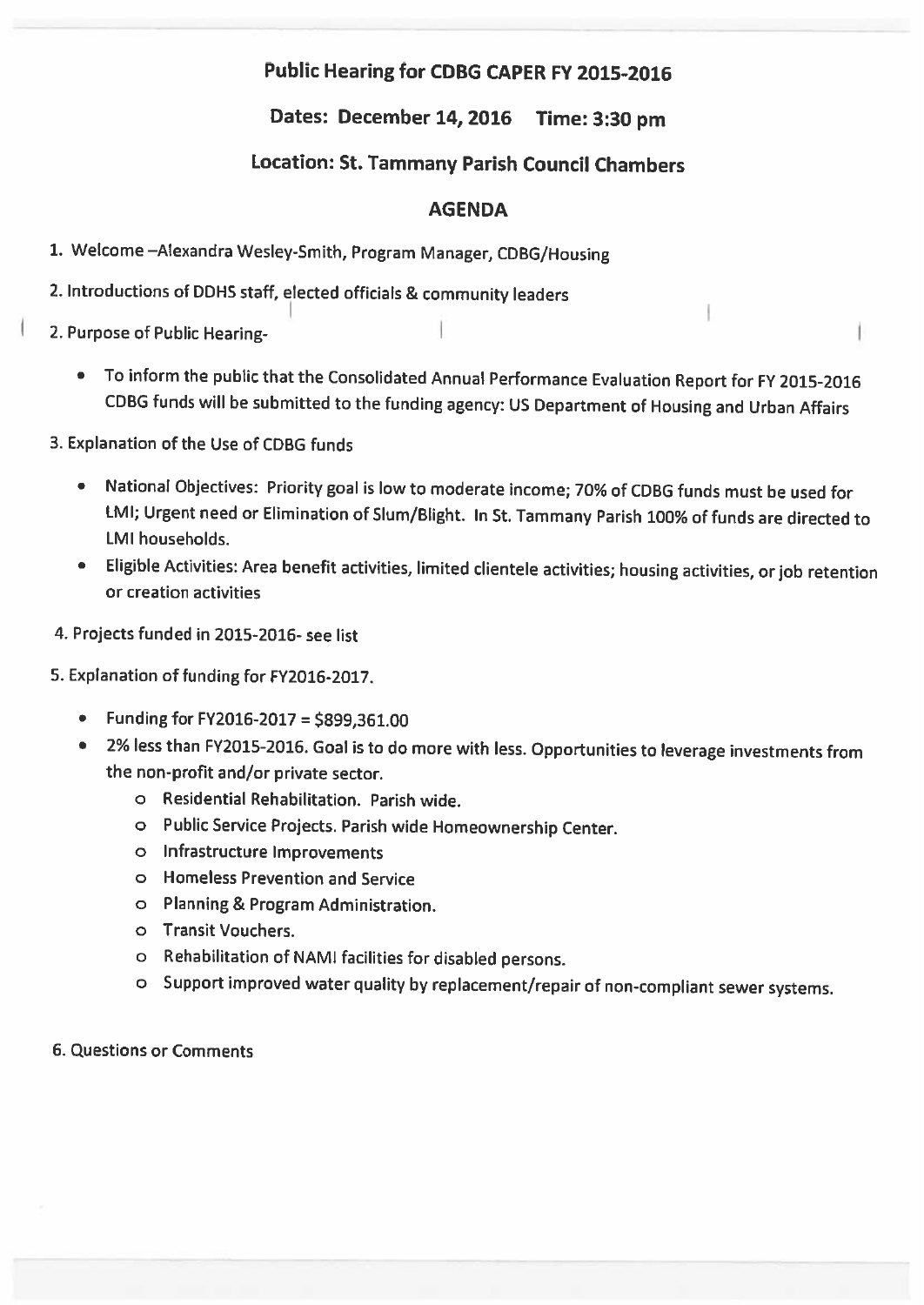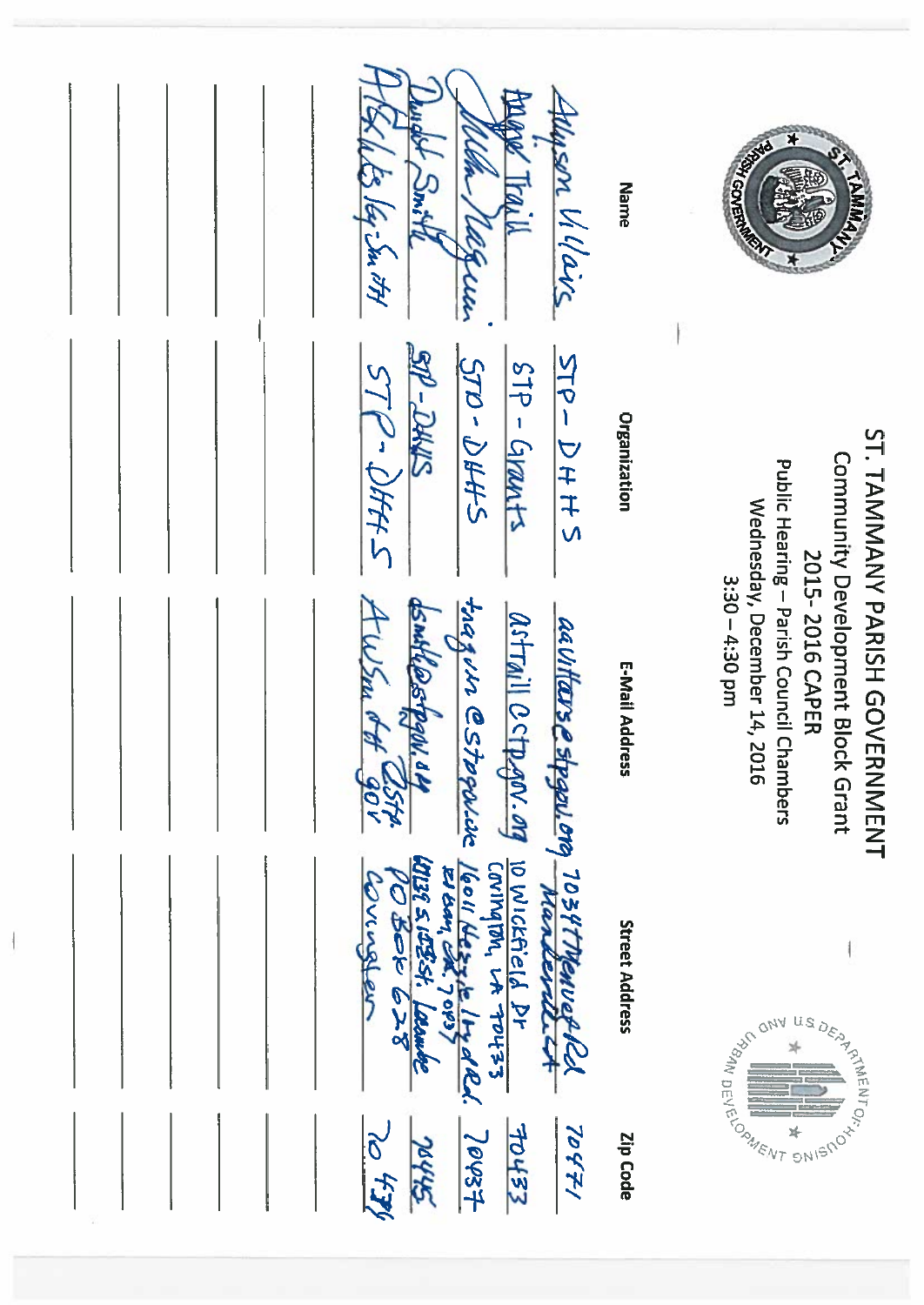#### a newspaper of general circulation published within the Parish of St. Tammany, and that the legal notice

**PUBLIC NOTICE** ST, TAMMANY PARISH GOVERNMENT **REQUEST FOR PUBLIC COMMENTS Community Development Block Grant Program** 

Consolidated Annual Performance and Evaluation Report

St. Tammany Parish will hold a Public Hearing regarding the 2015-2016 Program Year Consolidated Annual Performance and Evaluation Report (CAPER) at 5:00 pm on December 14, 2016 in the Council Chambers, 21490 Koop Drive, Mandeville, LA 70471. This meeting is being held to present the CAPER to the residents of St. Tammany Parish and to receive comments and questions regarding projects, funds, and activities.

as per copy attached hereto, was published in the issue (s) of

November 24, 2016

Maureen T. McCrossen

(A Correct Copy of Publication Here)

dav of 2016

> William V. Courtney **Notary Public** LA Notary Public #46714 **LA Bar #4445**

Subscribed and sworn to before me this

**PUBLIC NOTICE** 

**ST. TAMMANY PARISH**<br>GOVERNMENT **REQUEST FOR<br>PUBLIC COMMENTS** Community Development Block **Grant Program** 

Consolidated **Annual Performance** and Eyaluation **Report** 

St. Tammany Parish will hold a Public Hearing regarding the<br>2015-2016 Program<br>Year Consolidated An-<br>nual Performance and nual Performance and<br>Eyaluation Report (CA-<br>PER) at 5:00 pm on<br>December 14, 2016 in<br>the Council Ghambers,<br>21490 Koop Drive,<br>Mandeville, LA 70471.<br>This meeting is being<br>held to present the CA-<br>PER to the residents<br>of St. Ta ish and to receive comments and questions re-<br>garding projects, funds,<br>and activities.<br>The GAPER pro-

vides detailed information on the actual accomplishments of the Parish Government's CDBG program and is made available to provide our residents with an opportunity to evaluate the program on an<br>annual basis to ensure that the priorities and objectives identified<br>in the HUD-approved<br>Consolidated Plan are

being met.<br>All residents of the Parish of St. Tammany are encouraged to attend this meeting. Accommodations will be made for persons with disabilities and nonspeaking individuals

provided that five days notice is given to the<br>Department of Health<br>and Human Service. Copies of the re port may be reviewed<br>online on the St.<br>Tammany Parish De-<br>partment of Health<br>and Human Services' and riumair Services<br>CDBG Web page at<br>http://www.stpgov.org/<br>housing#GDBG\_Pub-<br>lic\_Notices and copies will be provided to anyone who requests<br>a copy by calling 985-<br>898-3074. **St. Tammany Parish** Government Health & Human Services Attn: Alexandra Wesley-Smith<br>P.O. Box 628 Covington, LA 70434<br>Pat Brister,<br>Parish President

11/24/16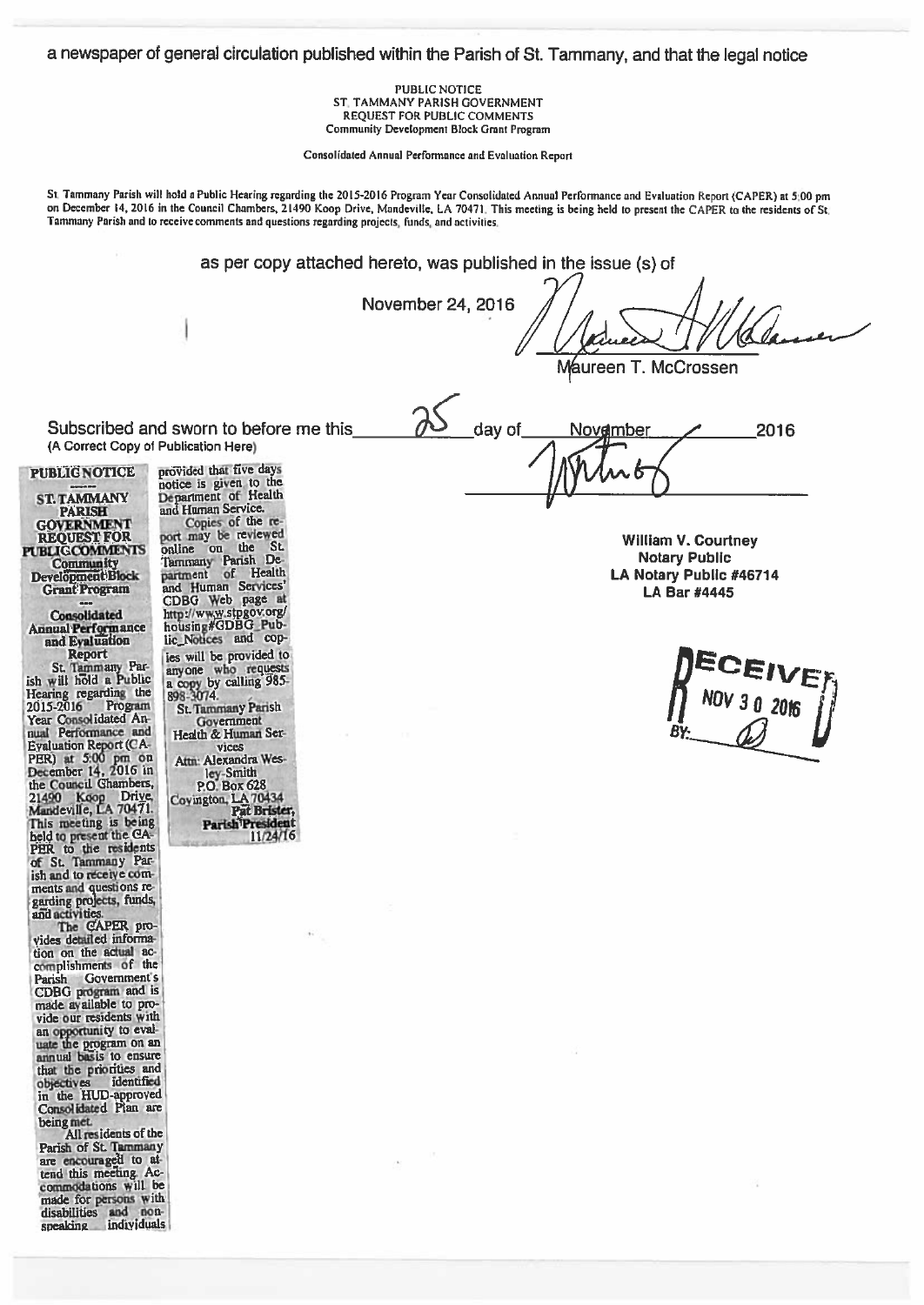PUBLIC NOTICE ST. TAMMANY PARISH GOVERNMENT **REQUEST FOR PUBLIC COMMENTS** Community Development Block Grant Program

Consolidated Annual Performance and Evaluation Report

The St. Tammany Parish Department of Health & Human Services has completed its Consolidated Annual Performance and Evaluation Report (CAPER) for FY 2015-2016 for the Community Development Block Grant Program (CDBG). The purpose of the CAPER is to provide St. Tammany Parish with an opportunity to evaluate its overall progress on an annual basis in carrying out priorities and objectives identified in the HUD-approved Consolidated Plan and to report its progress to the U.S. Department of Housing and Urban Development (HUD) and the citizens of St. Tammany Parish, St. Tammany Parish actively encourages citizen input and feedback.

as per copy attached hereto, was published in the issue (s) of

November 24, 2016

day of

Maureen T. McCrossen

ember

Subscribed and sworn to before me this (A Correct Copy of Publication Here)

**PUBLIC NOTICE** 

**ST. TAMMANY PARISH** GOVERNMENT<br>REQUESTFOR<br>PUBLIC COM-**MENTS Community** Development Block<br>Grant Program

**Consolidated Annual Performance**<br>and Evaluation Report<br>The St. Tammany

Parish Department of<br>Health & Human Services has completed its Consolidated Annual Performance and Evalu-Petromance and Evantalism<br>
ation Report (CAPER)<br>
for EY 2015 2016 for<br>
the Community Development Block Grant Program (CDBG). The purpose of the CA-<br>PER is to provide St.<br>Tammany Parish with an opportunity to evaluate its overall progress<br>on an annual basis in carrying out priorities and objectives identified in the HUD-approved Consolidated Plan and to report its progress to the U.S.<br>Department of Housing and Urban Devel-<br>opment (HUD) and the citizens of St. Tammany<br>Parish. St. Tammany Parish actively encourages citizen input and feedback.

The Report provides detailed information on actual accomplishments and is available for public examination and comment for 15 days as required by HUD reporting requirements. Residents of St. Tammany Parish are invited to comment on the Parish's proposed<br>Consolidated Plan from<br>December 1 until December 20, 2016 at 4:30

pm.

Copies of the re port may be reviewed online on the St.<br>Tammany Parish De Tammany Parish Department of Health & page located at http:// www.stpgoy.org/hous-<br>ing/CDBG\_Public\_Notices and copies will be provided to anyone who requests a copy by calling 985-898-3074. Citizens may sub-

mit their views and pro-<br>posals until December<br>20, 2016 by phone (985)<br>898-3074 or in writing fn.

**St. Tammany Parish** Government Health & Human Services

Atm: Alexandra Wes-<br>ley-Smith<br>P.O. Box 628<br>Covington, LA/70434<br>Pat Brister, **Parish President** 11/24/16

**William V. Courtney Notary Public** LA Notary Public #46714 **LA Bar #4445** 

2016

 $\frac{1}{\sqrt{2}}$   $\frac{3}{2016}$